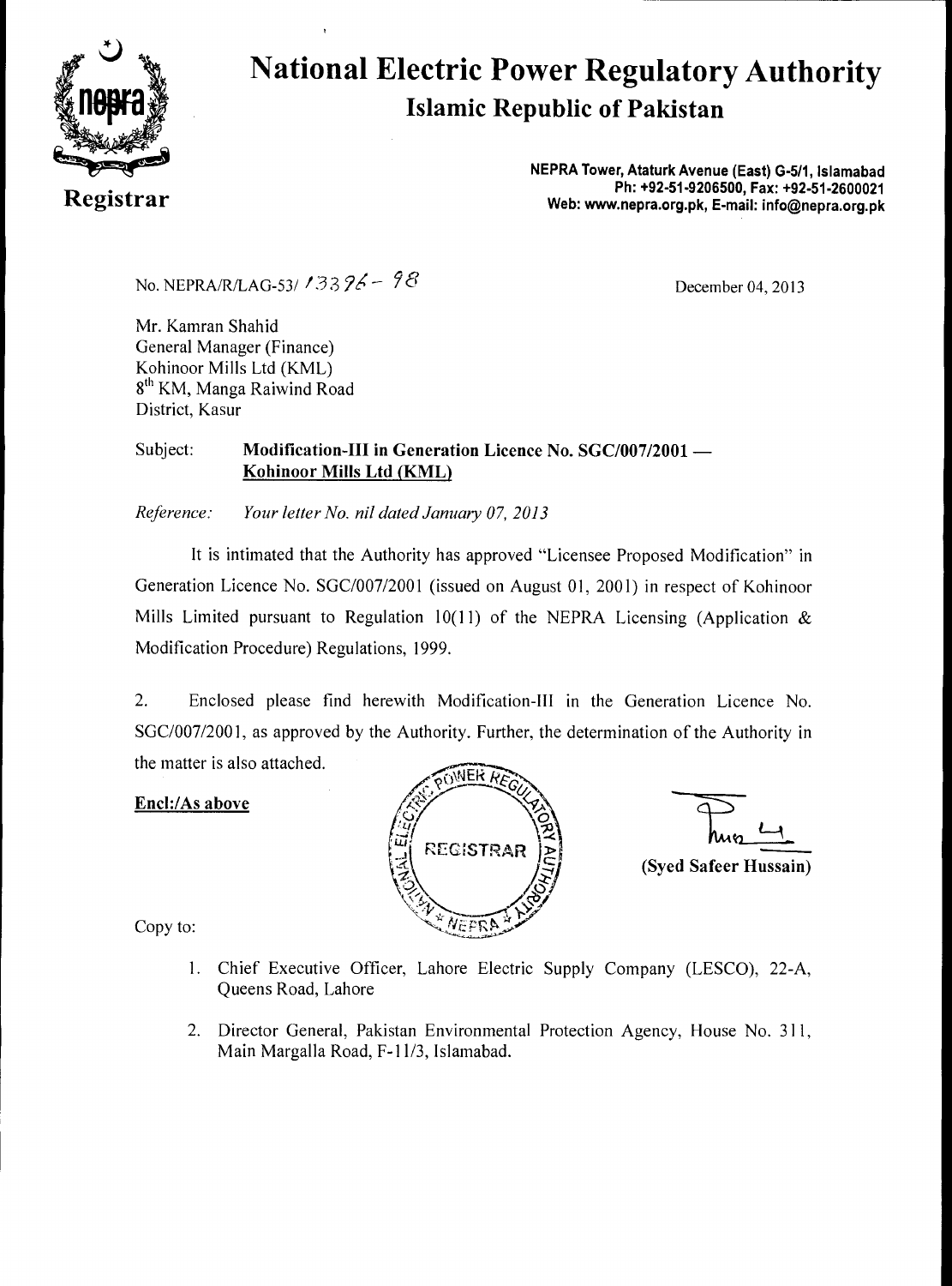### **National Electric Power Regulatory Authority (NEPRA) Islamabad — Pakistan**

# **GENERATION LICENCE No. SGC/007/2001**

In exercise of the Powers conferred upon the National Electric Power Regulatory Authority (NEPRA) under Section-26 of the Regulation of Generation, Transmission and Distribution of Electric Power Act, 1997, the Authority hereby modifies the Generation Licence granted to Kohinoor Mills Limited (issued on August 01, 2001 and expiring on December 07, 2016), to the extent of changes mentioned as here under: -

- (a). The Installed Capacity mentioned in the Face Sheet may be read as 31. 23 **MW** instead of 25.38 **MW;**
- (b). Changes in Schedule-I attached as Revised/Modified Schedule-I;
- (c). Changes in Schedule-II attached as Revised/Modified Schedule-II; and
- (d). Changes in Second Tier Supply Authorization attached as Revised Second Tier Supply Authorization.

This **Modification-III** is given under my hand this  $O(1/h)$  of **December Two Thousand & Thirteen** 



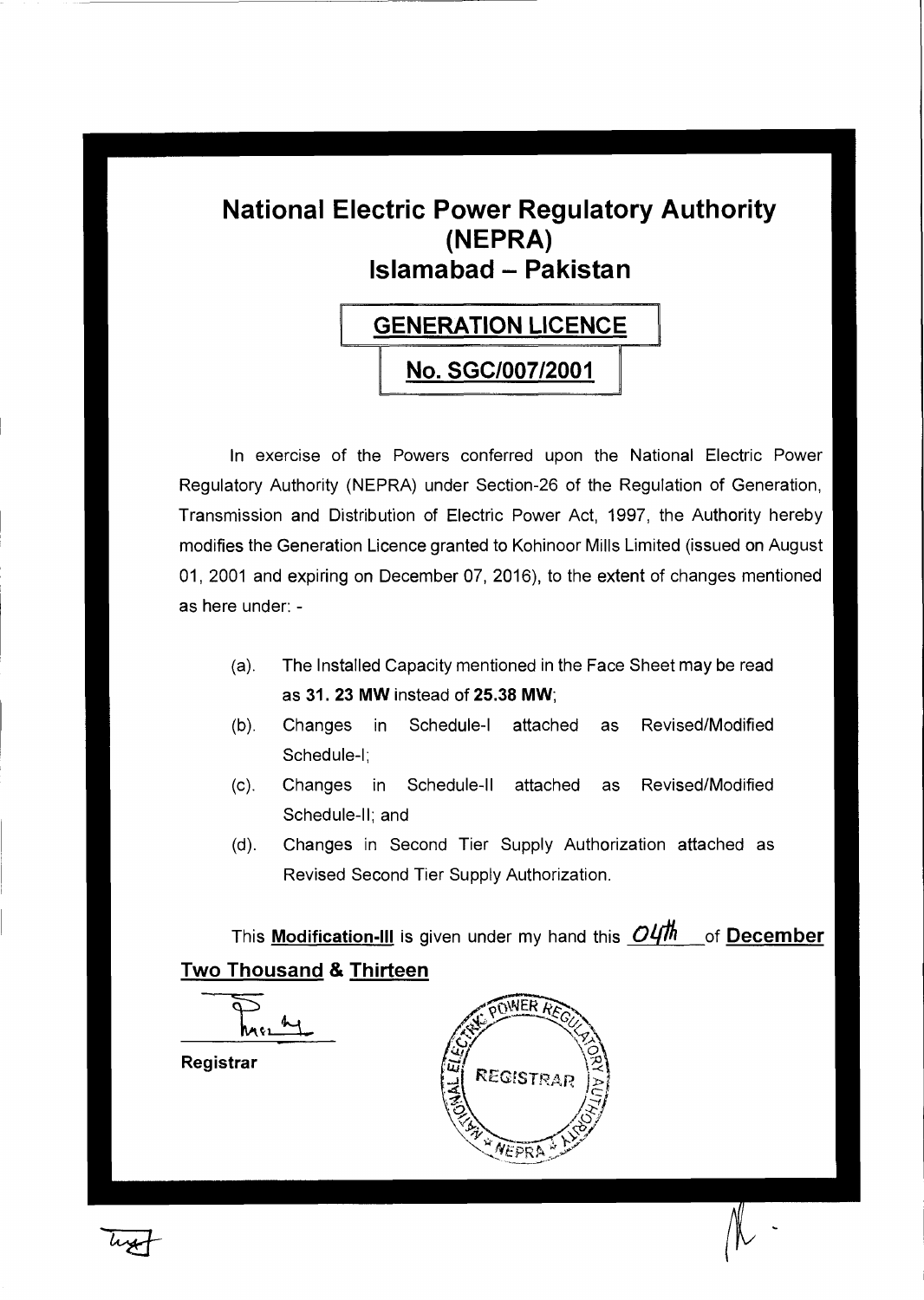### **SCHEDULE-I Revised/Modified Modification-Ill**

The Location, Size (i.e. Capacity in MW), Type of Technology, Interconnection Arrangements, Technical Limits, Technical/Functional, Specifications and other details specific to the Generation Facilities of the Licensee are described in this Schedule.

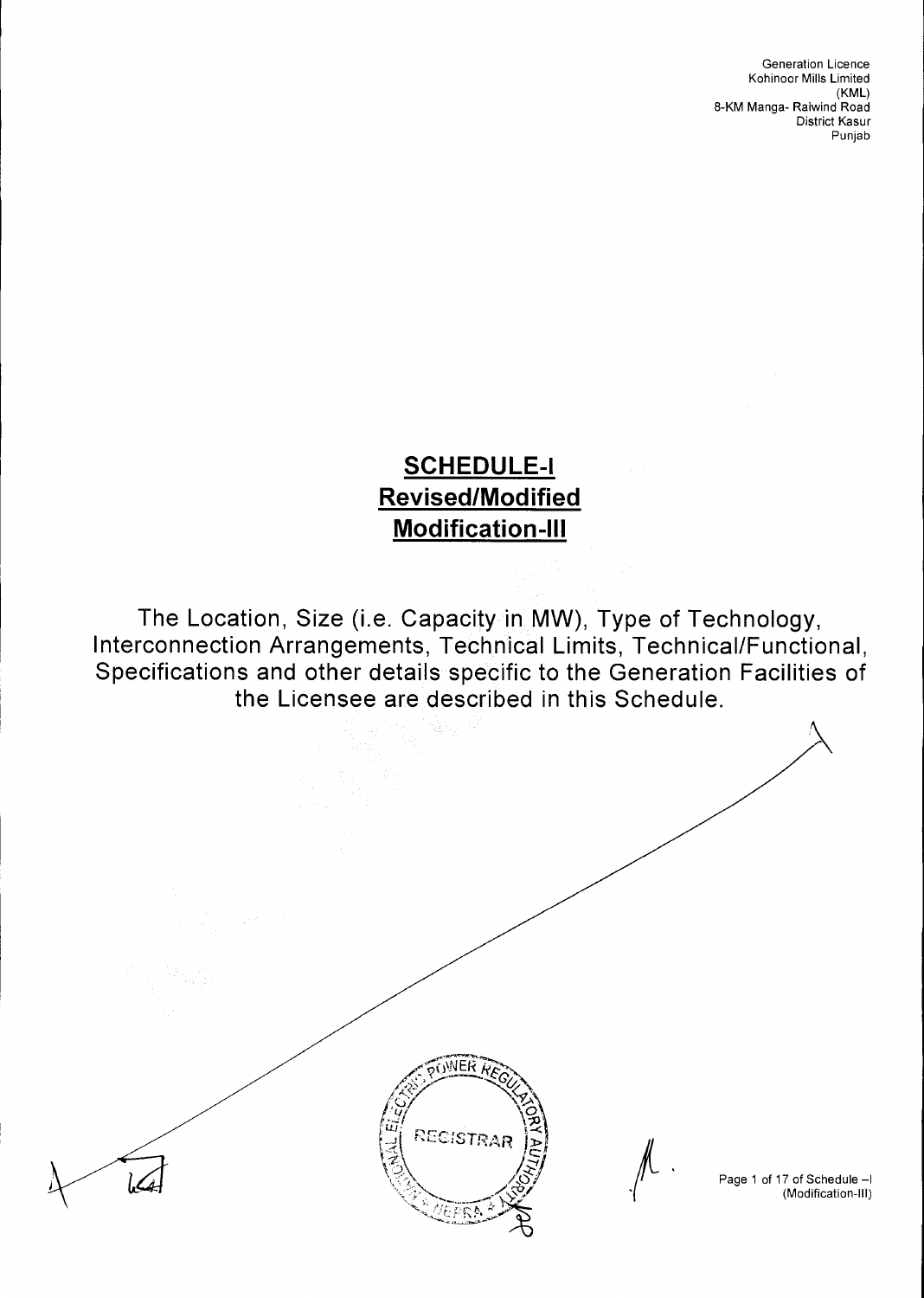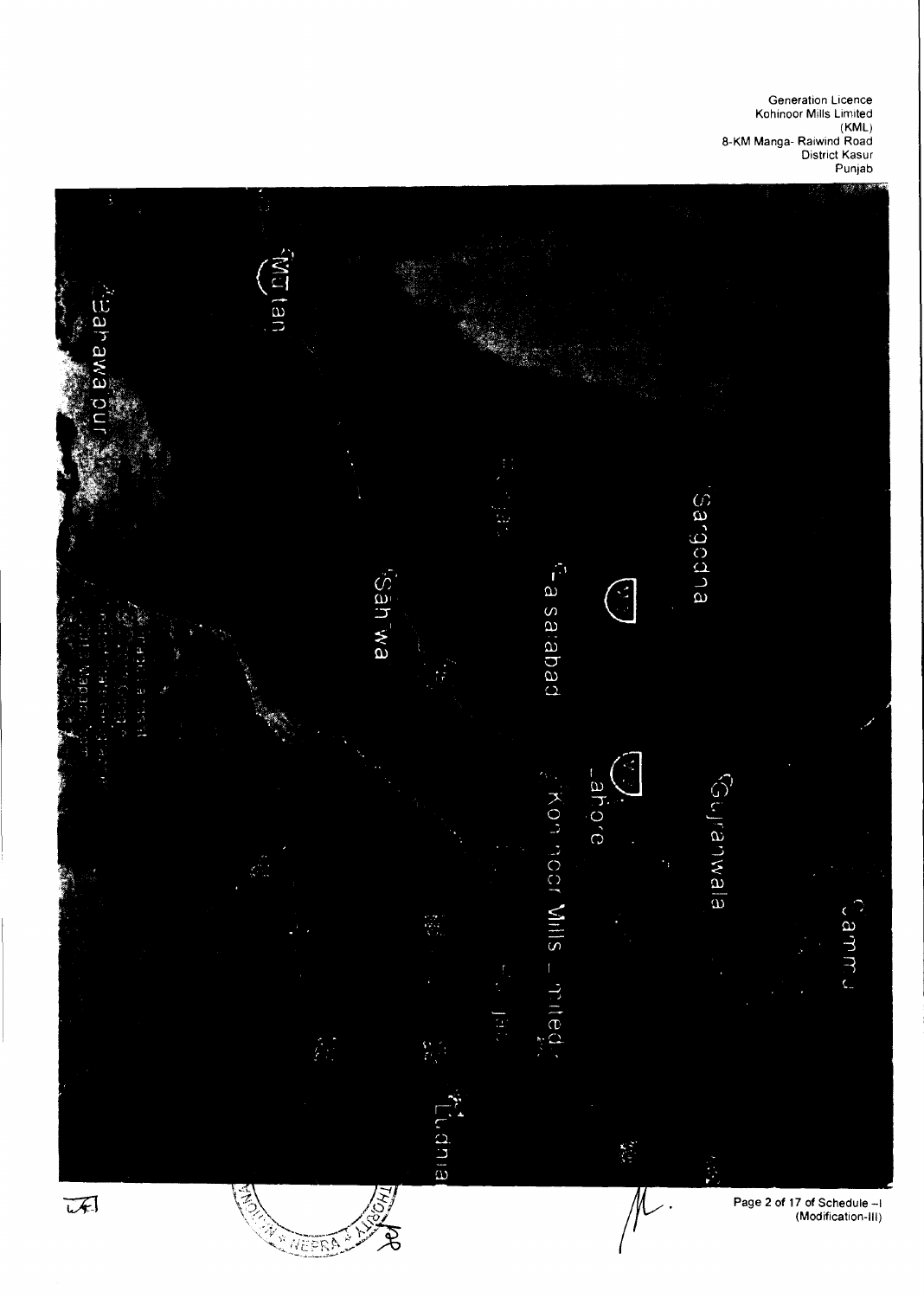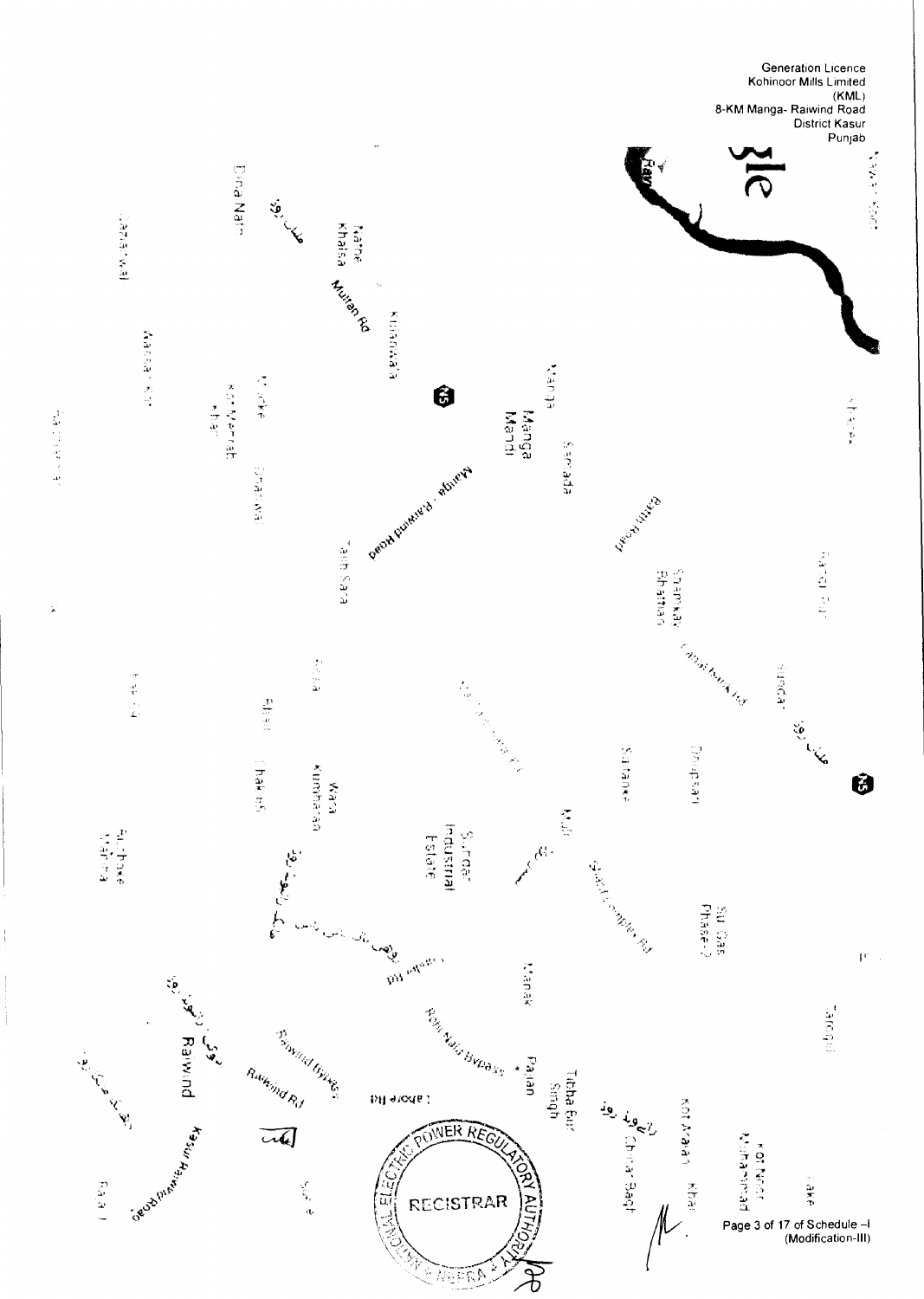

Page 4 of 17 of Schedule —I (Modification-Ill)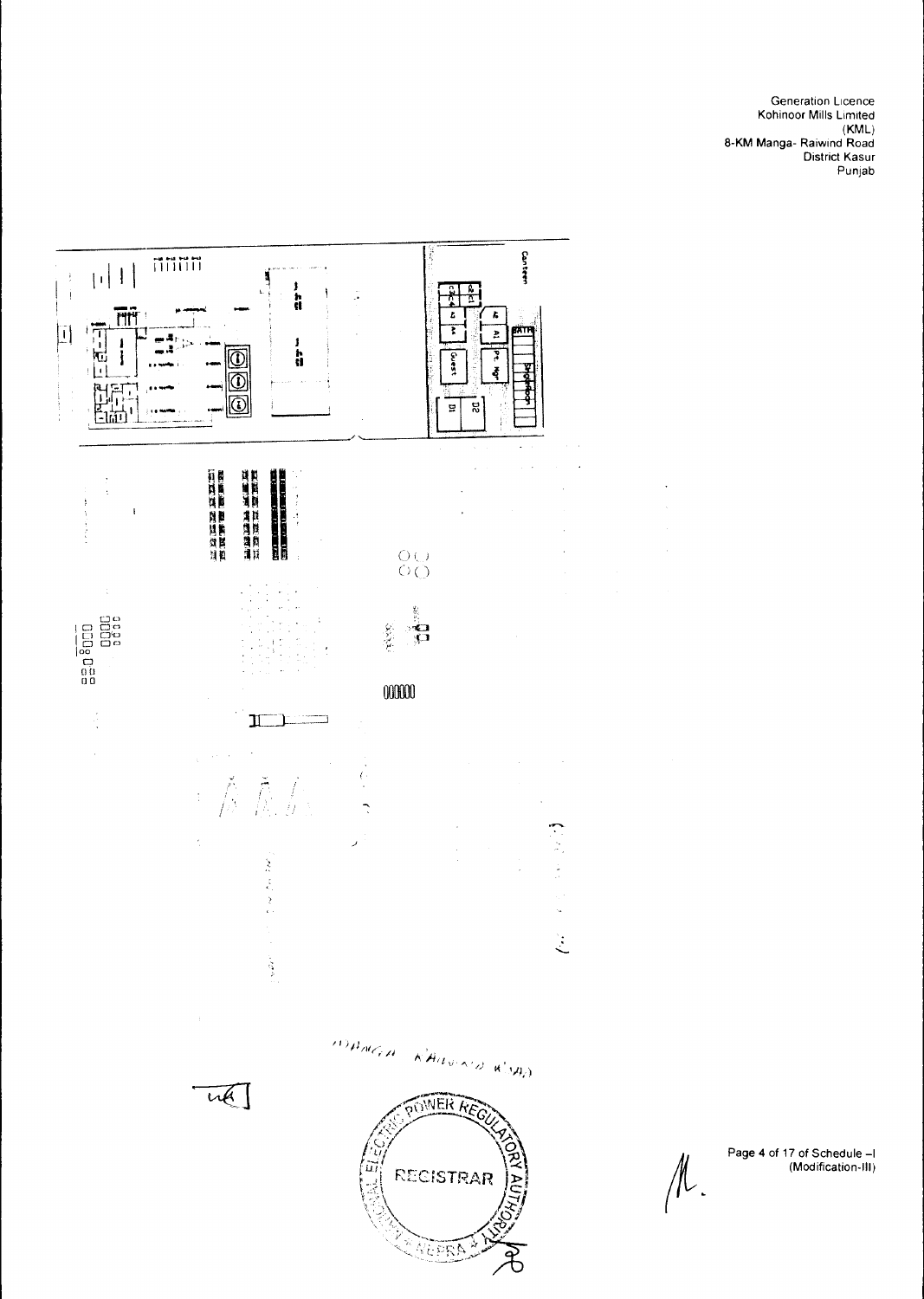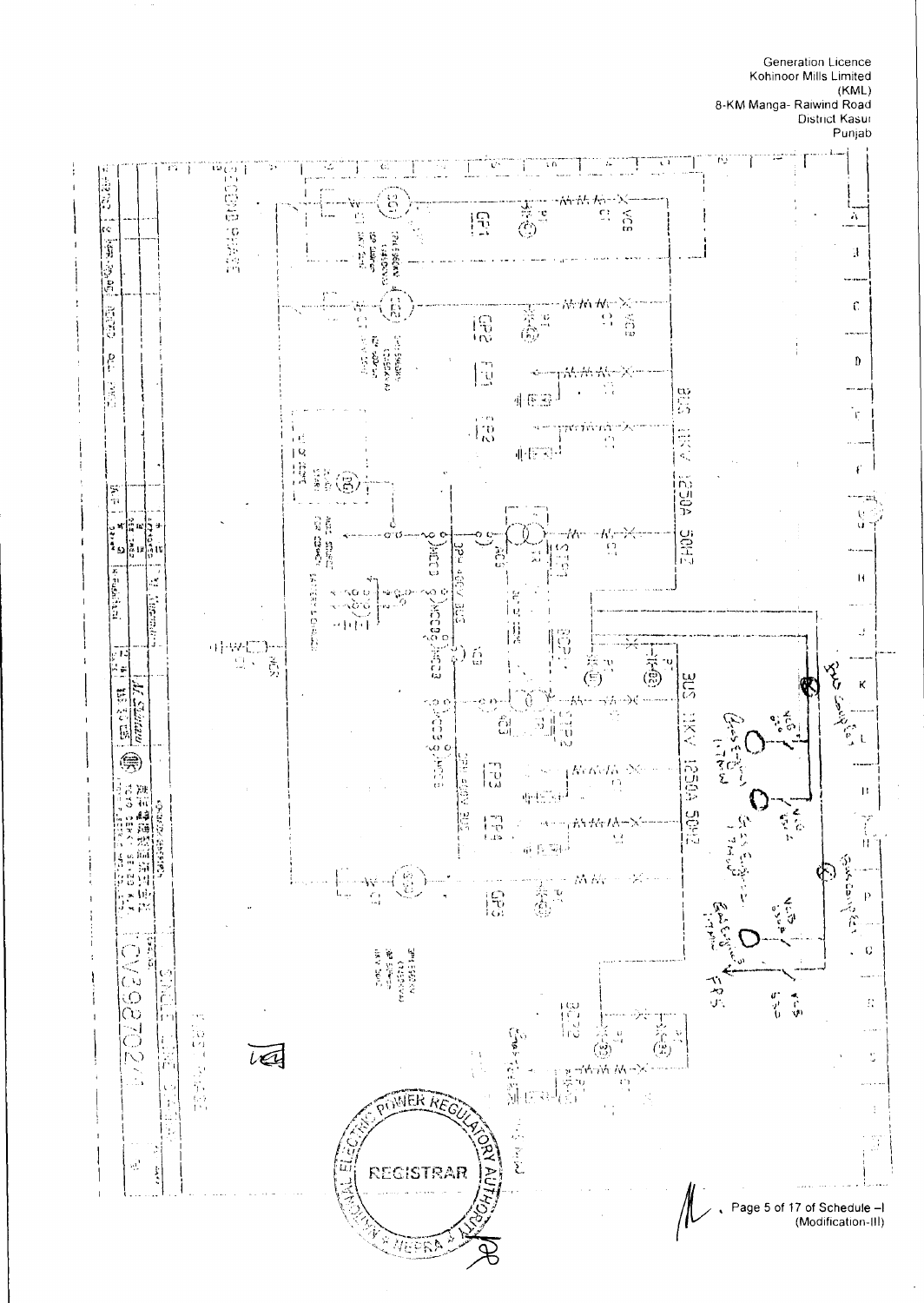### **Details of the Generation Facilities/ Power Plant**

### **(A). General Information**

| (i).      | Name of Applicant                 | Kohinoor Mills limited.                                                              |  |
|-----------|-----------------------------------|--------------------------------------------------------------------------------------|--|
| (ii).     | Registered<br>/Business Office    | 8-KM, Raiwind Manga Road District Kasur.<br>8-KM, Raiwind Manga Road District Kasur. |  |
| $(iii)$ . | <b>Plant Location</b>             |                                                                                      |  |
| (iv).     | Type of<br>Generation<br>Facility | Thermal Generation.                                                                  |  |

### **(B). Plant Configuration**

| (i).      | Plant<br>Size/Installed<br><b>Capacity (Gross</b><br>ISO) | 31.23 MW                                     |                    |  |
|-----------|-----------------------------------------------------------|----------------------------------------------|--------------------|--|
| (ii).     | Type of<br>Technology                                     | Diesel Engines, Gas Engines, and Gas Turbine |                    |  |
|           |                                                           | <b>HFO/HSD Based Diesel</b><br>Engines       | $3 \times 5.96$ MW |  |
| $(iii)$ . | Number of<br>Units/Size (MW)                              | Gas Engine                                   | $3 \times 1.95$ MW |  |
|           |                                                           | <b>Gas Turbine</b>                           | $1 \times 7.5$ MW  |  |



Page 6 of 17 of Schedule —I (Modification-III)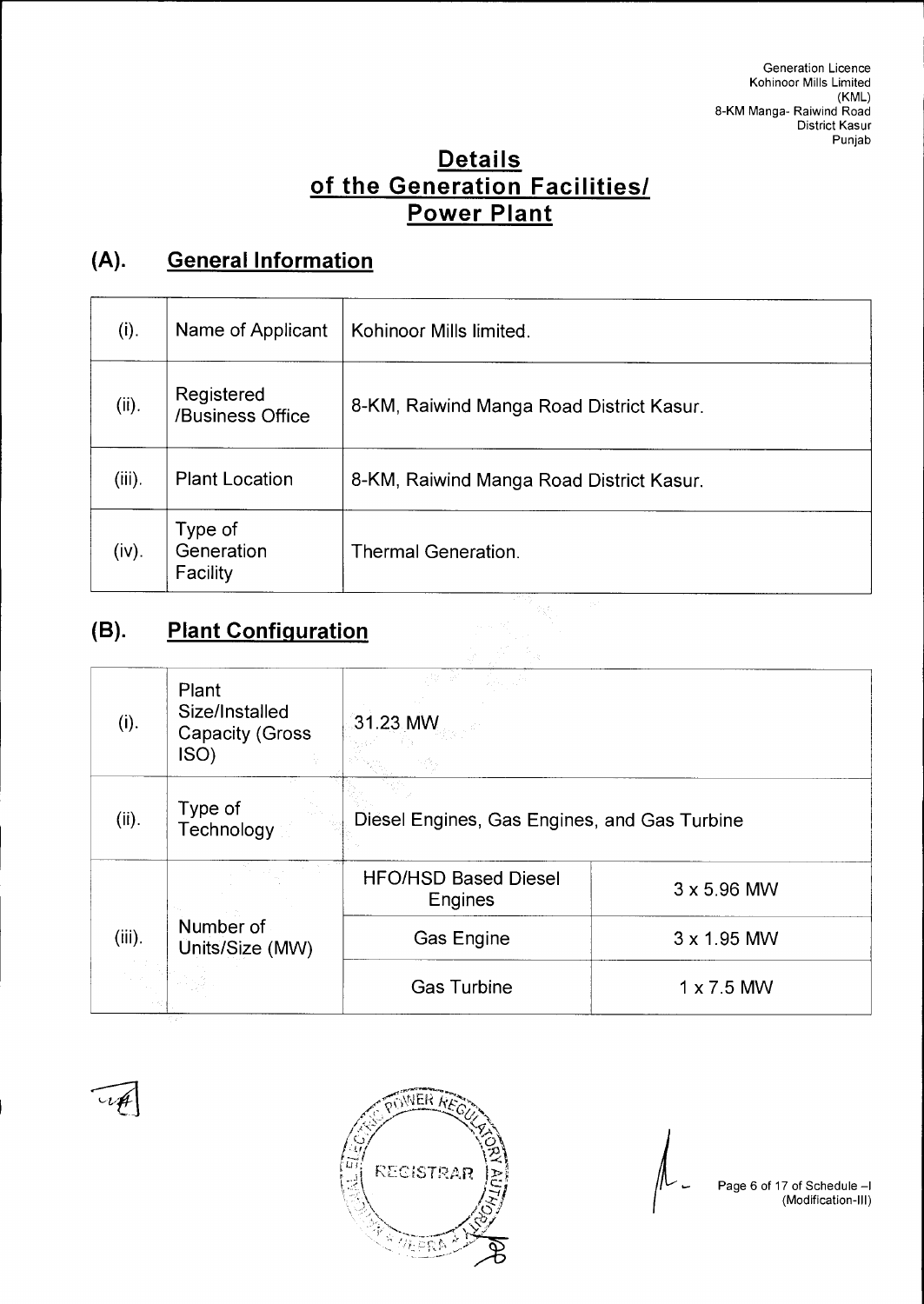|         |                                                         |                                               | Niigata 18 v 32 CLX 1996                                                                      |
|---------|---------------------------------------------------------|-----------------------------------------------|-----------------------------------------------------------------------------------------------|
|         |                                                         | <b>HFO/HSD</b><br>based<br><b>Diesel</b>      | Niigata 18 v 32 CLX 1995                                                                      |
|         |                                                         | <b>Engines</b>                                | Niigata 18 v 32 CLX 1995                                                                      |
|         | Unit Make &                                             |                                               | G3520C G2N00347                                                                               |
| (iv).   | Model                                                   | <b>Gas Engines</b>                            | G3520C G2N00349                                                                               |
|         |                                                         |                                               | G3520C G2N00479                                                                               |
|         |                                                         | Gas Turbine                                   | <b>TURBOMACH TBM-T 70</b><br>2005 Generator LEROY<br><b>SOMER LSA 56</b><br><b>BMBL 13-4P</b> |
|         |                                                         | Niigata 18 v 32 CLX                           | 1995                                                                                          |
|         | Commissioning<br>/Commercial<br>Operation<br>Date (CoD) | Niigata 18 v 32 CLX                           | 1995                                                                                          |
|         |                                                         | Niigata 18 v 32 CLX                           | 1996                                                                                          |
| $(v)$ . |                                                         | TURBOMACH TBM-T 70<br>2005                    | 2005                                                                                          |
|         |                                                         | Caterpillar G3520C<br>G2N00347                | 2006                                                                                          |
|         |                                                         | Caterpillar G3520C<br>G2N00349                | 2006                                                                                          |
|         |                                                         | Caterpillar G3520C<br>G2N00479 2007<br>JER AZ | 2007                                                                                          |
|         | مكسا                                                    | <b>RECISTRAR</b><br>AGR                       | Page 7 of 17 of Schedule -I<br>(Modification-III)                                             |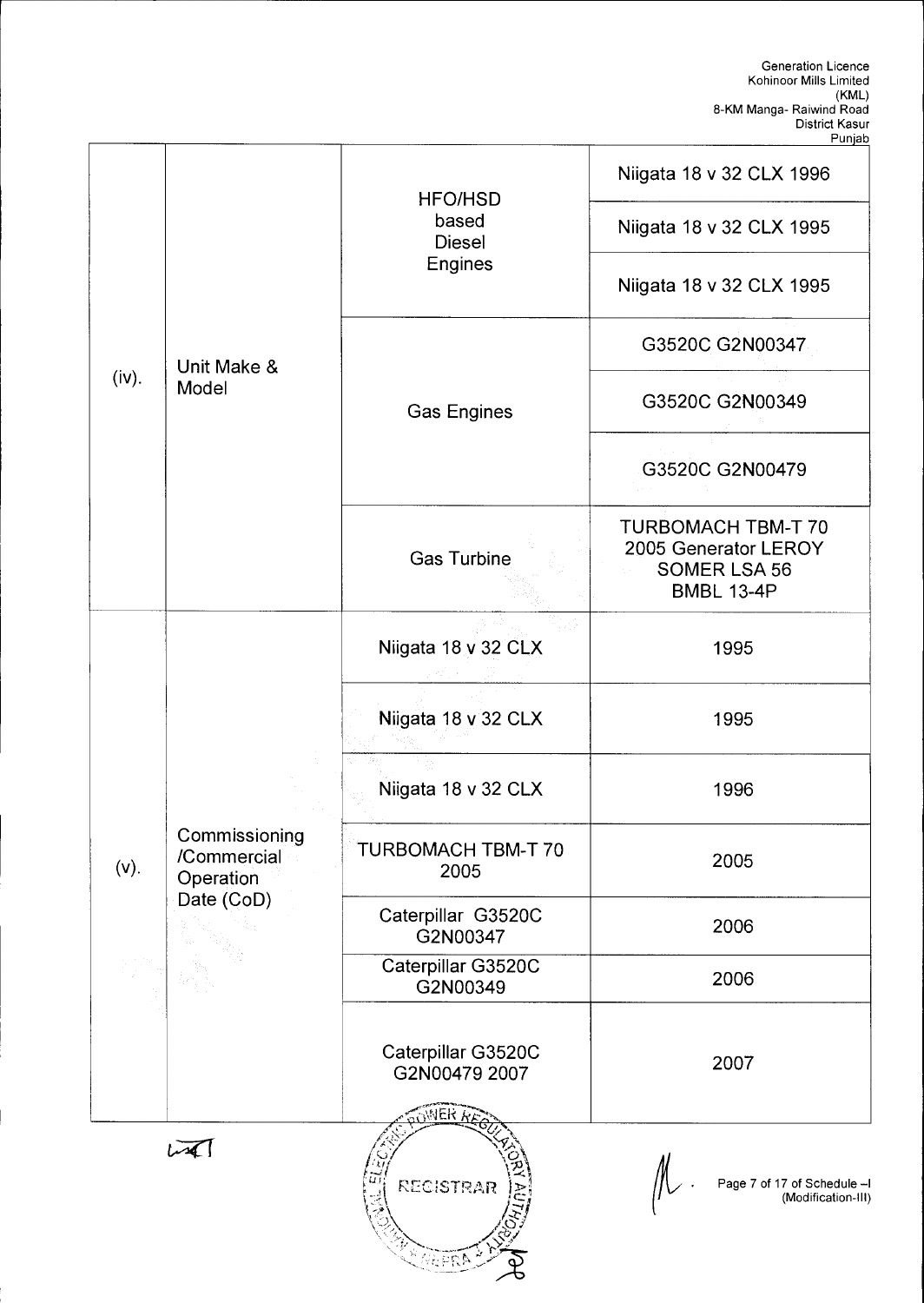|         |                                                                                            | Niigata 18 v 32 CLX                 | 25 Years |
|---------|--------------------------------------------------------------------------------------------|-------------------------------------|----------|
|         |                                                                                            | Niigata 18 v 32 CLX                 | 25 Years |
|         | Minimum<br>Expected<br>Life of the<br>Generation<br>Facility from<br>Commissioning/<br>CoD | Niigata 18 v 32 CLX                 | 25 Years |
| $(V)$ . |                                                                                            | TURBOMACH TBM-T 70<br>2005          | 25 Years |
|         |                                                                                            | Caterpillar G3520C<br>G2N00347      | 25 Years |
|         |                                                                                            | Caterpillar G3520C<br>G2N00349      | 25 Years |
|         |                                                                                            | Caterpillar G3520C<br>G2N00479 2007 | 25 Years |

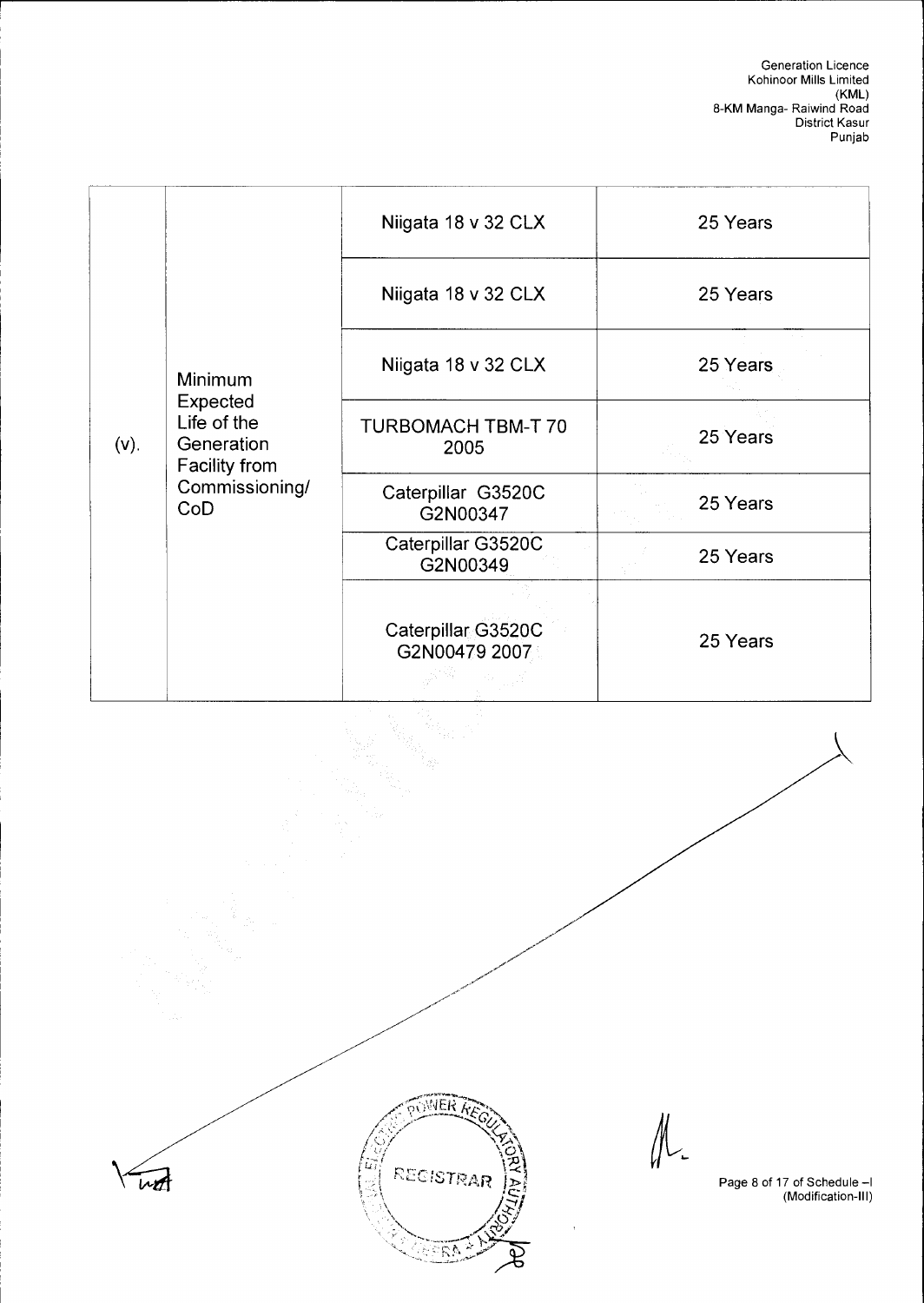|         |                                                         |                                     | Punjab   |
|---------|---------------------------------------------------------|-------------------------------------|----------|
|         |                                                         | Niigata 18 v 32 CLX                 | 07 Years |
| $(v)$ . | Expected<br>Remaining                                   | Niigata 18 v 32 CLX                 | 07 Years |
|         | useful Life of<br>the Generation<br>Facility            | Niigata 18 v 32 CLX                 | 08 Years |
|         | (based on the<br>maximum<br>remaining<br>useful life of | TURBOMACH TBM-T 70<br>2005          | 17 Years |
|         | the most recent<br>installed/<br>commissioned           | Caterpillar G3520C<br>G2N00347      | 18 Years |
|         | unit) at the time<br>of this                            | Caterpillar G3520C<br>G2N00349      | 18 Years |
|         | Modification                                            |                                     |          |
|         |                                                         | Caterpillar G3520C<br>G2N00479 2007 | 19 Years |
|         |                                                         |                                     |          |
| (C).    | <b>Fuel Detail</b>                                      |                                     |          |
|         |                                                         |                                     |          |

## **(C). Fuel Detail**

| (i).      | <b>Primary Fuel</b>               | Heavy Furnace Oil (HFO)                        |                                                                |  |
|-----------|-----------------------------------|------------------------------------------------|----------------------------------------------------------------|--|
| (ii).     | <b>Alternative Fuel</b>           | Natural Gas (NG)/Diesel Oil (DO)               |                                                                |  |
| $(iii)$ . | Fuel<br>(imported/<br>Indigenous) | Imported as well as Indigenous                 |                                                                |  |
|           |                                   | <b>Primary Fuel</b>                            | <b>Alternative Fuel</b>                                        |  |
| (iv).     | <b>Fuel Supplier</b>              | PSO/Shell/Caltex                               | SNGPL/PSO/Shell/<br>Clatex                                     |  |
|           | Supply<br>Arrangement             | <b>Primary Fuel</b>                            | <b>Alternative Fuel</b>                                        |  |
| $(v)$ .   |                                   | <b>Through Oil Tankers</b><br><b>OWNER AER</b> | <b>Through Pipeline for Natural</b><br>Gas/Through Oil Tankers |  |
| $(vi)$ .  | No of Tanks                       | ĤŁO                                            | <b>DO</b>                                                      |  |
|           |                                   | <b>RECISTRAR</b>                               | Page 9 of 17 of Schedule -I<br>(Modification-III)              |  |

 $\mathbb{R} \mathbb{R}$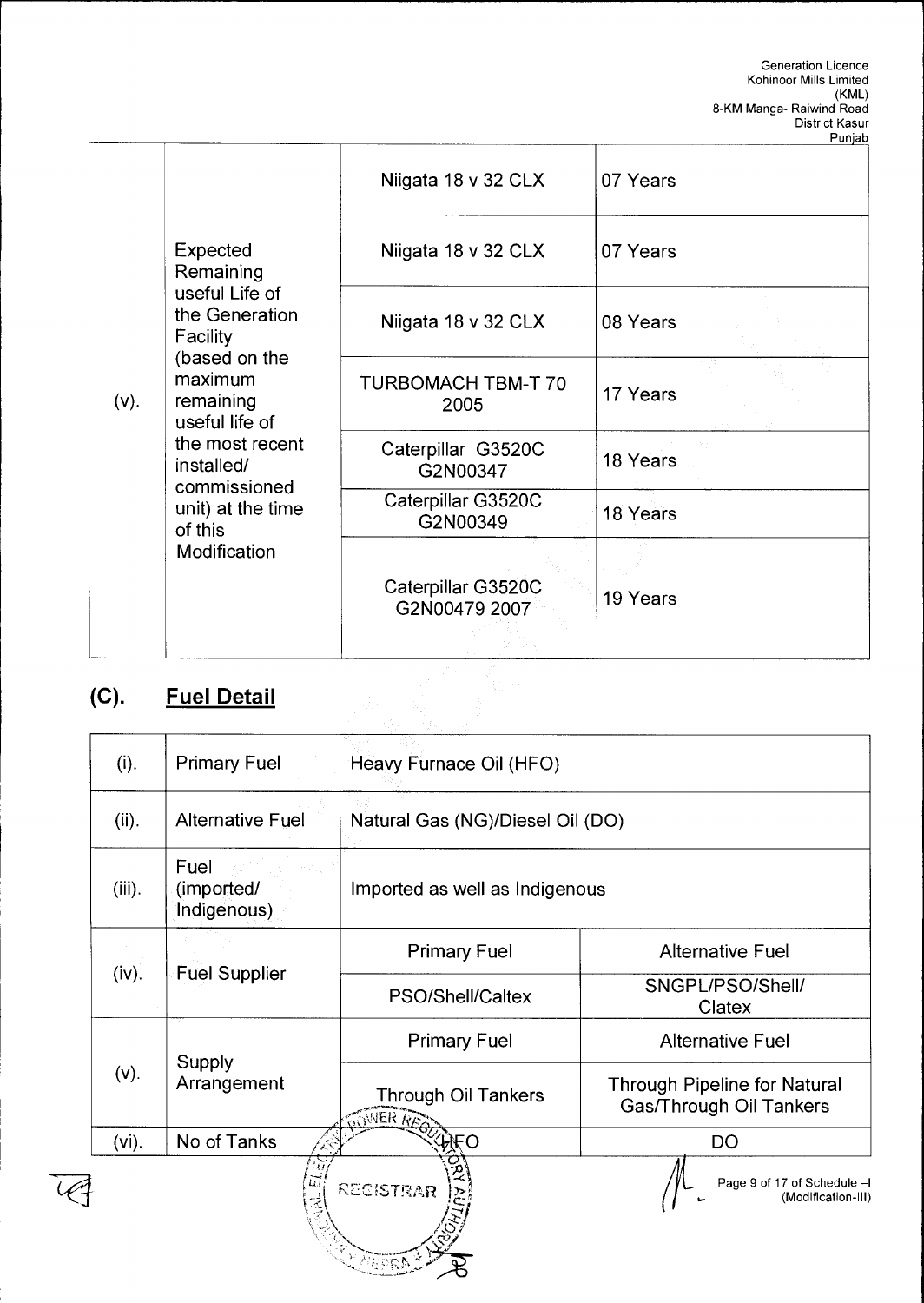|           |                                        |                 | .            |
|-----------|----------------------------------------|-----------------|--------------|
| $(vii)$ . | Storage<br>Capacity<br>of<br>each Tank | <b>HFO</b>      | <b>DO</b>    |
|           |                                        | <b>2000 TON</b> | 275,000 LTRS |
|           | Gross Storage                          | <b>HFO</b>      | <b>DO</b>    |
| (viii).   |                                        | <b>4000 TON</b> | 275,000 LTRS |

### **(D). Emission Values**

| (i).      | $SO_{x}$                  | 920 p.p.m                                                                                                        | in a g                                                       |
|-----------|---------------------------|------------------------------------------------------------------------------------------------------------------|--------------------------------------------------------------|
| (ii).     | NO <sub>x</sub>           | 1095 p.p.m.                                                                                                      | $\alpha$ , $\beta$ , $\alpha$<br><b>Contractor</b><br>$\sim$ |
| $(iii)$ . | CO <sub>2</sub>           | 6.5%                                                                                                             | $\sim 10^6$<br>$\sim 12$                                     |
| (iv).     | <b>Particulate Matter</b> | $\qquad \qquad \blacksquare$<br>$\partial_{\mu}^{\mu} \partial_{\nu}^{\nu} = \partial_{\mu} \partial_{\nu}$<br>ᅲ |                                                              |

### **(E). Cooling System**

| (i). | <b>Cooling Water</b><br>Source/Cycle | Underground water obtained from tube well is treated in the<br>Reverse Osmosis plant for supplying cooling water to the<br>plant/Closed Loop Cycle. |
|------|--------------------------------------|-----------------------------------------------------------------------------------------------------------------------------------------------------|
|------|--------------------------------------|-----------------------------------------------------------------------------------------------------------------------------------------------------|

### **(F). Plant Characteristics**

| (i).      | Generation<br>Voltage (KV)         | <b>11 KV</b>                                                           |
|-----------|------------------------------------|------------------------------------------------------------------------|
| (ii).     | Frequency                          | 50 Hz                                                                  |
| $(iii)$ . | <b>Power Factor</b>                | 0.8                                                                    |
| (iv).     | Automatic<br>Generation<br>Control | <b>WER REG'T</b><br>Yes                                                |
|           |                                    | Page 10 of 17 of Schedule - I<br>(Modification-III)<br>RECISTRAR<br>ξÀ |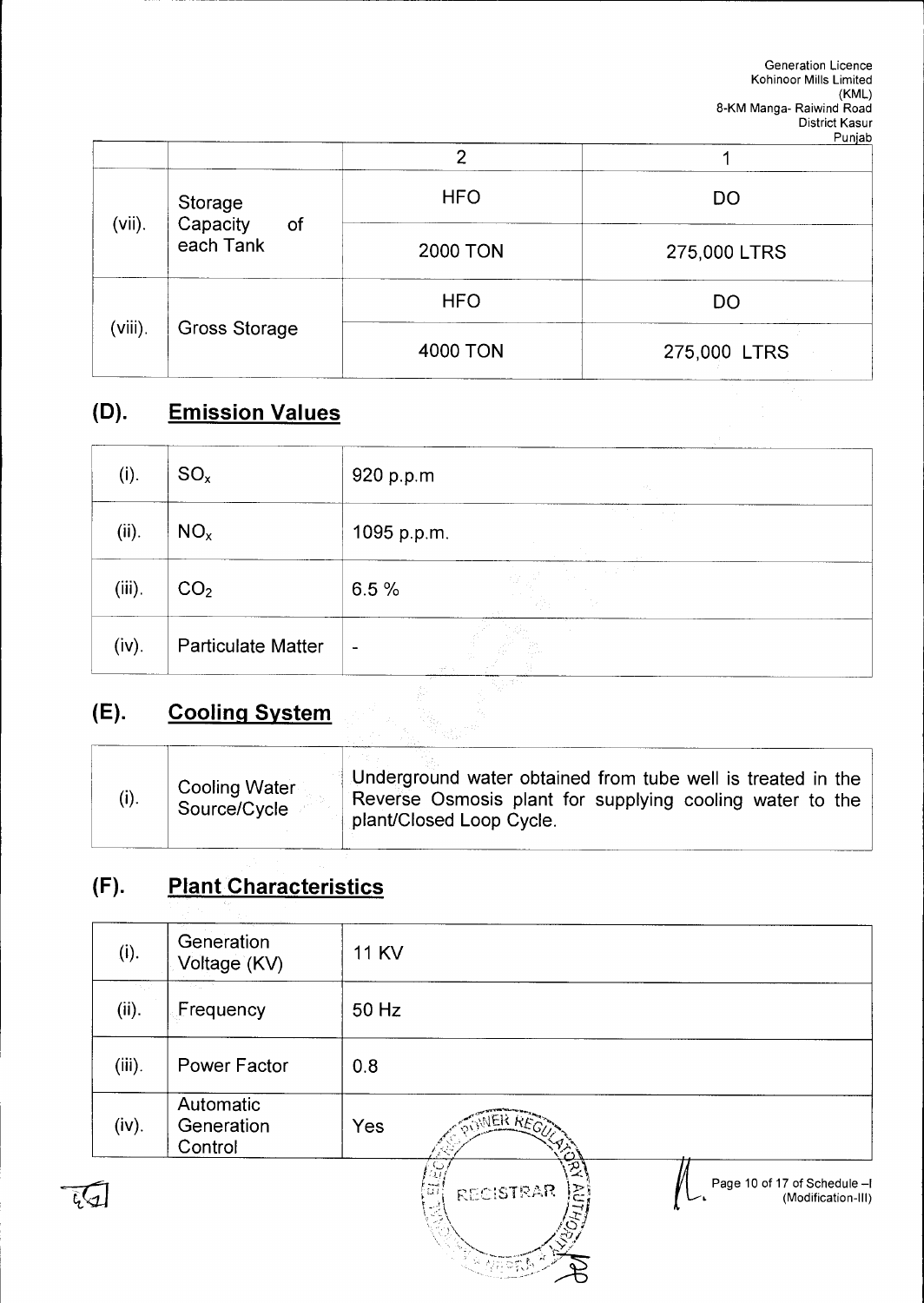| $(v)$ .  | <b>Ramping Rate</b>                            | 9.8 KW/Sec |                                   |
|----------|------------------------------------------------|------------|-----------------------------------|
|          | Time required<br>to Synchronize<br>to Grid and |            |                                   |
| $(vi)$ . | loading the<br>complex to full<br>load.        | 300 Sec    | <b>COLLEGE</b><br><b>Contract</b> |



بالمحمل

Page 11 of 17 of Schedule —I (Modification-Ill)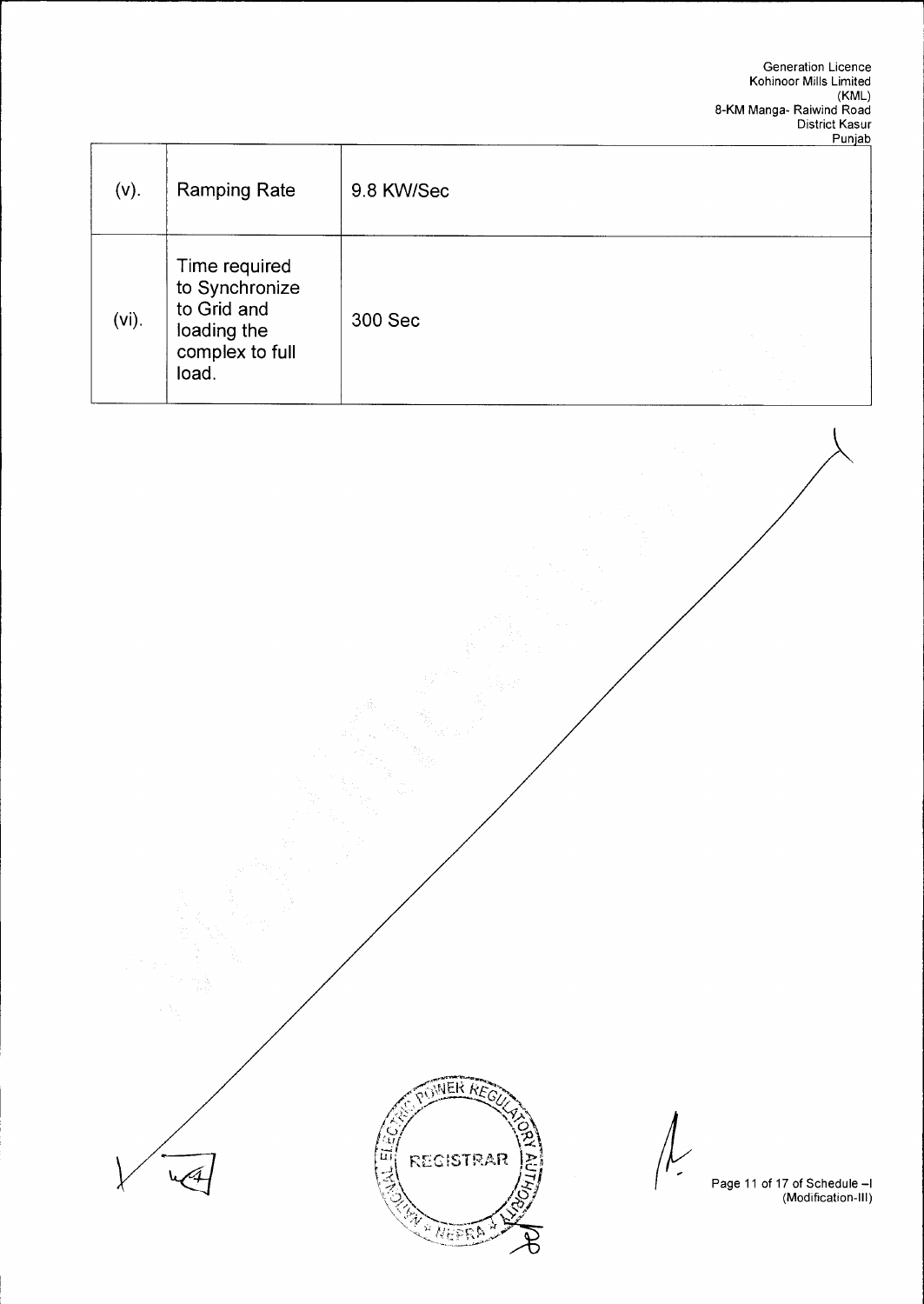#### **Information Regarding Distribution Network of the Licensee for Supply of Power to Different Bulk Power Consumers**

| (A).    | No. of Feeders                                                                                                                                                                                                                                                                                            | Five $(05)$                                                                       |                                                                             |                                                                                    |                                                                                                                                                                                           |                                                                                                                                                                             |
|---------|-----------------------------------------------------------------------------------------------------------------------------------------------------------------------------------------------------------------------------------------------------------------------------------------------------------|-----------------------------------------------------------------------------------|-----------------------------------------------------------------------------|------------------------------------------------------------------------------------|-------------------------------------------------------------------------------------------------------------------------------------------------------------------------------------------|-----------------------------------------------------------------------------------------------------------------------------------------------------------------------------|
|         |                                                                                                                                                                                                                                                                                                           | $F-1$                                                                             | $F-2$                                                                       | $F-3$                                                                              | $F-4$                                                                                                                                                                                     | $F-5$                                                                                                                                                                       |
| $(B)$ . | Length of Each<br>Feeder (Meter)                                                                                                                                                                                                                                                                          | 315                                                                               | 200                                                                         | 225                                                                                | 545                                                                                                                                                                                       | 380                                                                                                                                                                         |
| (C).    | Length of Each<br>Feeder to each<br>Consumer                                                                                                                                                                                                                                                              | $-Do-$                                                                            |                                                                             |                                                                                    |                                                                                                                                                                                           |                                                                                                                                                                             |
|         |                                                                                                                                                                                                                                                                                                           | $F-1$                                                                             | $F-2$                                                                       | $F-3$                                                                              | $F-4$                                                                                                                                                                                     | $F-5$                                                                                                                                                                       |
| (D).    | In respect of all<br>Feeders,<br>the<br>describe<br>the<br>property (streets,<br>farms, Agri land,<br>through,<br>$etc.$ )<br>under<br><b>or</b><br>over<br>which they pass<br>right up to<br>the<br>premises<br>of<br>customer,<br>whether<br>they<br>cross-<br>over or pass near<br>the DISCO<br>lines. | <b>11 KV</b><br>Cable<br>passes<br>through<br>the own<br>property<br>of KML<br>雪色 | <b>11 KV</b><br>Cable<br>passes<br>through<br>the own<br>property<br>of KML | <b>11 KV</b><br>Cable<br>passes<br>through<br>the own<br>property of<br><b>KML</b> | 11 KV Cable<br>passes<br>through own<br>property of<br>KML as well<br>as that of<br>third part in<br>the name of<br>Kohinoor<br><b>Raiwind Mills</b><br>Limited and<br><b>Public Road</b> | <b>11 KV</b><br>Cable<br>passes<br>through<br>the own<br>property of<br>the Bulk<br>Power<br>Consumer<br>in the<br>name of<br>Samin<br><b>Textiles</b><br>Limited<br>(SMTL) |
|         | <b>Whether</b><br>owned                                                                                                                                                                                                                                                                                   | $F-1$                                                                             | $F-2$                                                                       | $F-3$                                                                              | $F-4$                                                                                                                                                                                     | $F-5$                                                                                                                                                                       |
| $(E)$ . | KML/SPP,<br>by<br>Consumer or<br>LESCO-(deal<br>with each Feeder<br>Separately)                                                                                                                                                                                                                           | Owned<br>by KML                                                                   | Owned<br>by KML                                                             | Owned by<br><b>KML</b>                                                             | Owned by<br><b>KML</b>                                                                                                                                                                    | Owned by<br><b>SMTL</b>                                                                                                                                                     |
|         |                                                                                                                                                                                                                                                                                                           |                                                                                   |                                                                             | <b>MER REGU</b>                                                                    |                                                                                                                                                                                           |                                                                                                                                                                             |

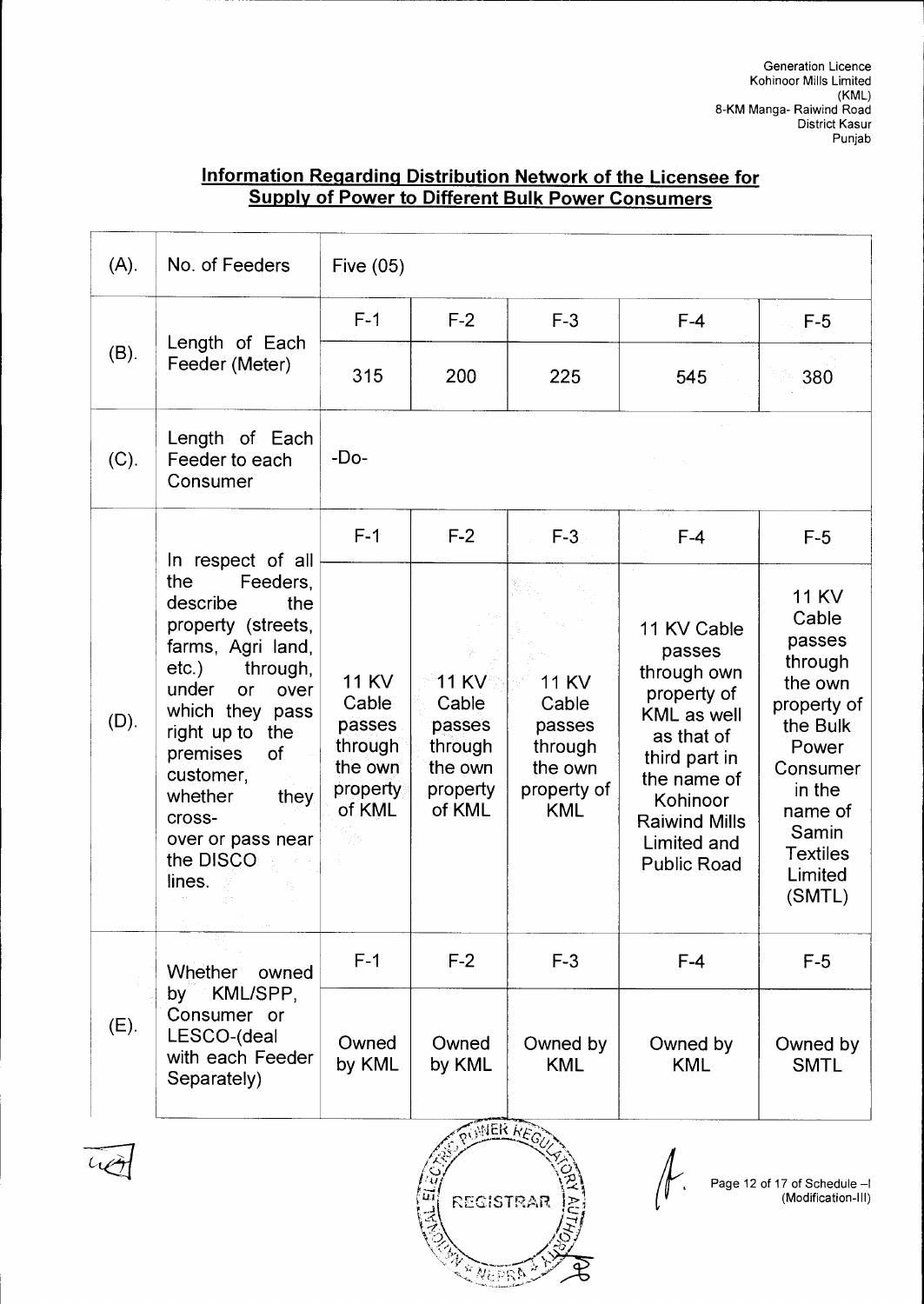|      |                                                                                                                                                                                                |                    |            |            |            | r unjac     |
|------|------------------------------------------------------------------------------------------------------------------------------------------------------------------------------------------------|--------------------|------------|------------|------------|-------------|
|      | If owned<br>by<br>LESCO,<br>please furnish<br>$\ddot{\phantom{1}}$<br>particulars of<br>contractual<br>arrangement                                                                             | N/A                | N/A        | N/A        | N/A        | N/A         |
|      | Operation and<br>maintenance<br>responsibility<br>$\overline{a}$<br>each<br>for<br>feeder                                                                                                      | <b>KML</b>         | <b>KML</b> | <b>KML</b> | <b>KML</b> | <b>SMTL</b> |
| (F). | Whether                                                                                                                                                                                        | $F-1$              | $F-2$      | $F-3$      | $E-A$      | $F-5$       |
|      | connection<br>with<br>network<br>of<br>LESCO<br>exists<br>(whether<br>active<br>or not)- If yes,<br>provide details of<br>connection<br>arrangements<br>(both<br>technical<br>and contractual) | Yes/B-3 Connection |            |            |            |             |
| (G). | Any other<br>network<br>information<br>deemed relevant<br>for disclosure.<br>to or<br>consideration by<br>NEPRA.                                                                               | N/A                |            |            |            |             |



Page 13 of 17 of Schedule —I (Modification-Ill)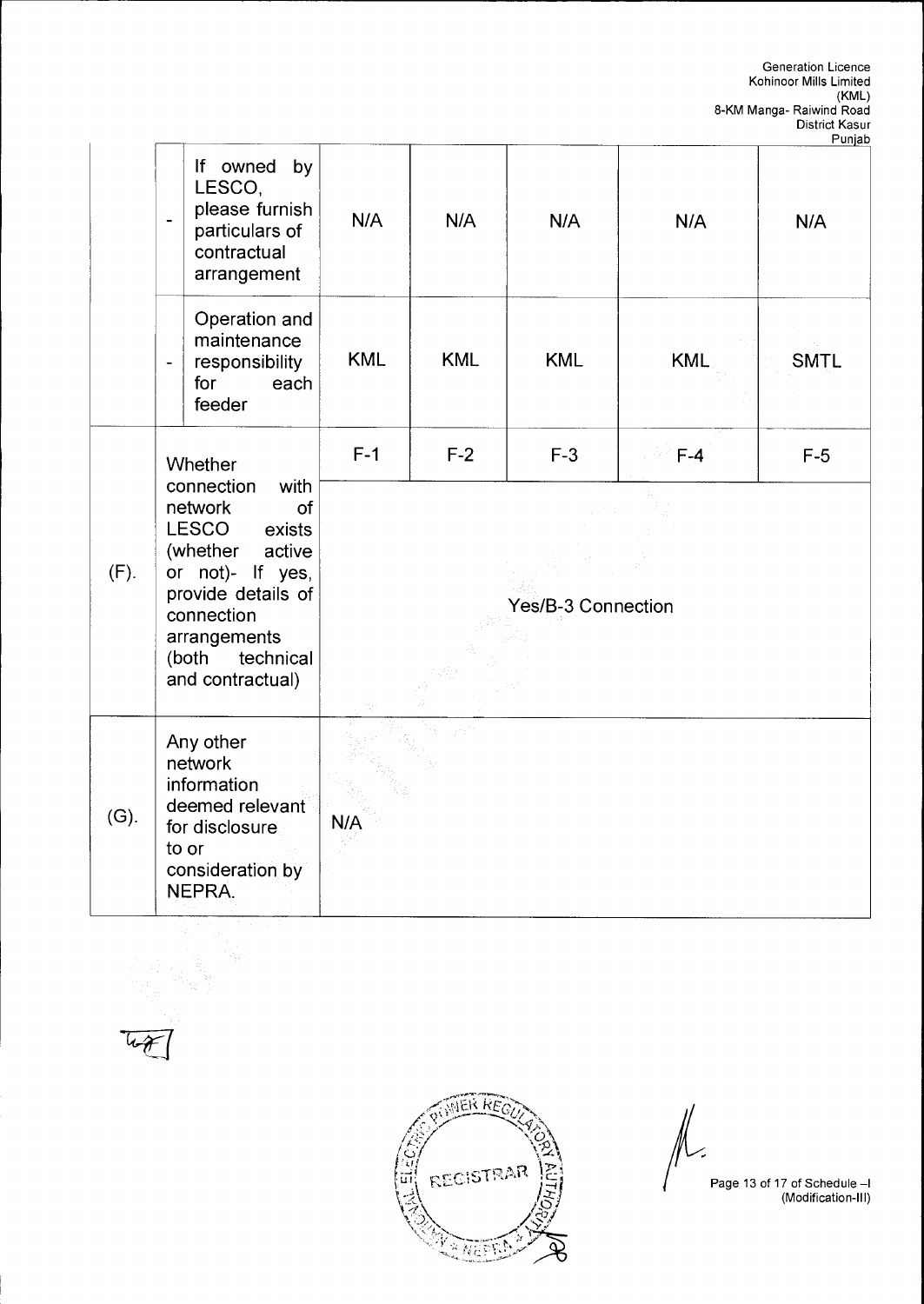### **Information Pertaining to the Bulk Power Consumer of the Licensee**  i.e. **Kohinoor Mills Limited (KML)**

| $(A)$ . |                                                                               | No. of Consumers                                                  | F0ur (04)                                                                 |                                                                           |                                                                        |                                                                        |
|---------|-------------------------------------------------------------------------------|-------------------------------------------------------------------|---------------------------------------------------------------------------|---------------------------------------------------------------------------|------------------------------------------------------------------------|------------------------------------------------------------------------|
|         | of<br>Location<br>consumers distance<br>of<br>and/or<br>identity<br>premises) |                                                                   | <b>KML</b><br>(Weaving<br>Division)                                       | <b>KML</b><br>(Dying<br>Division)                                         | <b>KML</b><br>(Hosiery<br>Division)                                    | <b>SMTL</b>                                                            |
| $(B)$ . |                                                                               |                                                                   | 8-KM Manga-<br><b>Raiwind Road</b><br><b>District</b><br>Kasure<br>Punjab | 8-KM Manga-<br><b>Raiwind Road</b><br><b>District</b><br>Kasure<br>Punjab | 8-KM Manga-<br><b>Raiwind Road</b><br><b>District Kasure</b><br>Punjab | 8-KM Manga-<br><b>Raiwind Road</b><br><b>District Kasure</b><br>Punjab |
| (C).    | Contracted<br>Capacity and Load<br>Factor<br>for<br>Each<br>consumer          |                                                                   | <b>KML</b><br>(Weaving<br>Division)                                       | KML<br>(Dying<br>Division)                                                | <b>KML</b><br>(Hosiery<br>Division)                                    | <b>SMTL</b>                                                            |
|         |                                                                               |                                                                   | 4.506 MW                                                                  | 1.542 MW                                                                  | 2.970 MW                                                               | 3.00 MW                                                                |
|         | <b>Specify Whether</b>                                                        |                                                                   |                                                                           |                                                                           |                                                                        |                                                                        |
| (D).    | (i).                                                                          | The consumer                                                      | <b>KML</b><br>(Weaving<br>Division)                                       | <b>KML</b><br>(Dying<br>Division)                                         | <b>KML</b><br>(Hosiery<br>Division)                                    | <b>SMTL</b>                                                            |
|         |                                                                               | is -<br>Associate<br>SPP-<br>the<br>yes,<br>percentage<br>equity; | an<br>undertaking of<br>lf<br>specify<br>ownership of                     | Same<br>Entity                                                            | Same<br>Entity                                                         | Same<br>Entity                                                         |





Page 14 of 17 of Schedule —I (Modification-Ill)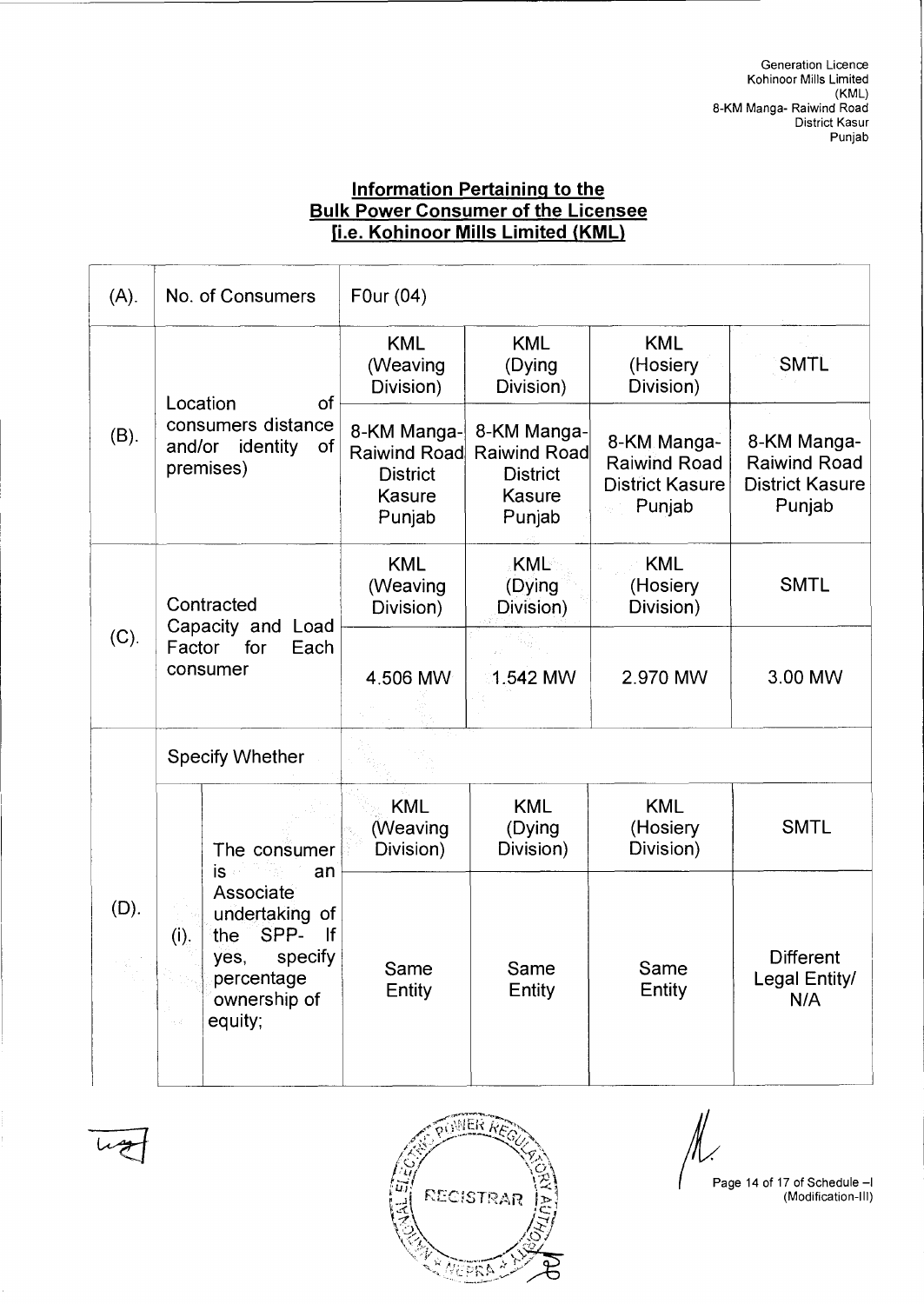|  |         |                                                                                                                                                                               |                                                                                                 |                                     |                                   |                                     | Fuijau                                                     |  |  |
|--|---------|-------------------------------------------------------------------------------------------------------------------------------------------------------------------------------|-------------------------------------------------------------------------------------------------|-------------------------------------|-----------------------------------|-------------------------------------|------------------------------------------------------------|--|--|
|  |         | (ii).                                                                                                                                                                         | <b>There</b><br>are<br>common<br>directorships:-                                                | Yes                                 | Yes                               | Yes                                 | No                                                         |  |  |
|  |         | (iii)                                                                                                                                                                         | Either<br>can<br>exercise<br>influence<br>or<br>control<br>over                                 | Yes                                 | Yes                               | Yes                                 | No                                                         |  |  |
|  |         | Specify nature of<br>contractual<br>Relationship                                                                                                                              |                                                                                                 |                                     |                                   |                                     |                                                            |  |  |
|  |         | (i).                                                                                                                                                                          | <b>Between</b>                                                                                  | <b>KML</b><br>(Weaving<br>Division) | <b>KML</b><br>(Dying<br>Division) | <b>KML</b><br>(Hosiery<br>Division) | <b>SMTL</b>                                                |  |  |
|  | (E).    |                                                                                                                                                                               | each<br>consumer<br>and<br><b>KML/SPP</b>                                                       | Same Entity as<br><b>KML/SPP</b>    | Same Entity as<br><b>KML/SPP</b>  | Same Entity<br>as KML/SPP           | Firm Supply<br>of Electricity<br>on<br>Continuous<br>basis |  |  |
|  |         | (ii).                                                                                                                                                                         | Consumer<br>and DISCO.                                                                          | <b>B-3 Connection/Consumer</b>      |                                   |                                     |                                                            |  |  |
|  | (F).    | Capacity<br>originally<br>sanctioned<br>by<br>Provincial<br>Government-If<br>Subsequently<br>enhanced, evidence<br>of permission<br>for<br>enhancement.<br>ana<br>Antara Asia |                                                                                                 | N/A                                 |                                   |                                     |                                                            |  |  |
|  | $(G)$ . | <b>WAPDA</b>                                                                                                                                                                  | <b>Tariff Arrangement</b><br>and particulars with<br>8 <sub>1</sub><br>Provincial<br>Government | N/A<br>VER RE                       |                                   |                                     |                                                            |  |  |
|  |         |                                                                                                                                                                               |                                                                                                 |                                     | RECISTRAR                         |                                     | Page 15 of 17 of Schedule -I<br>(Modification-III)         |  |  |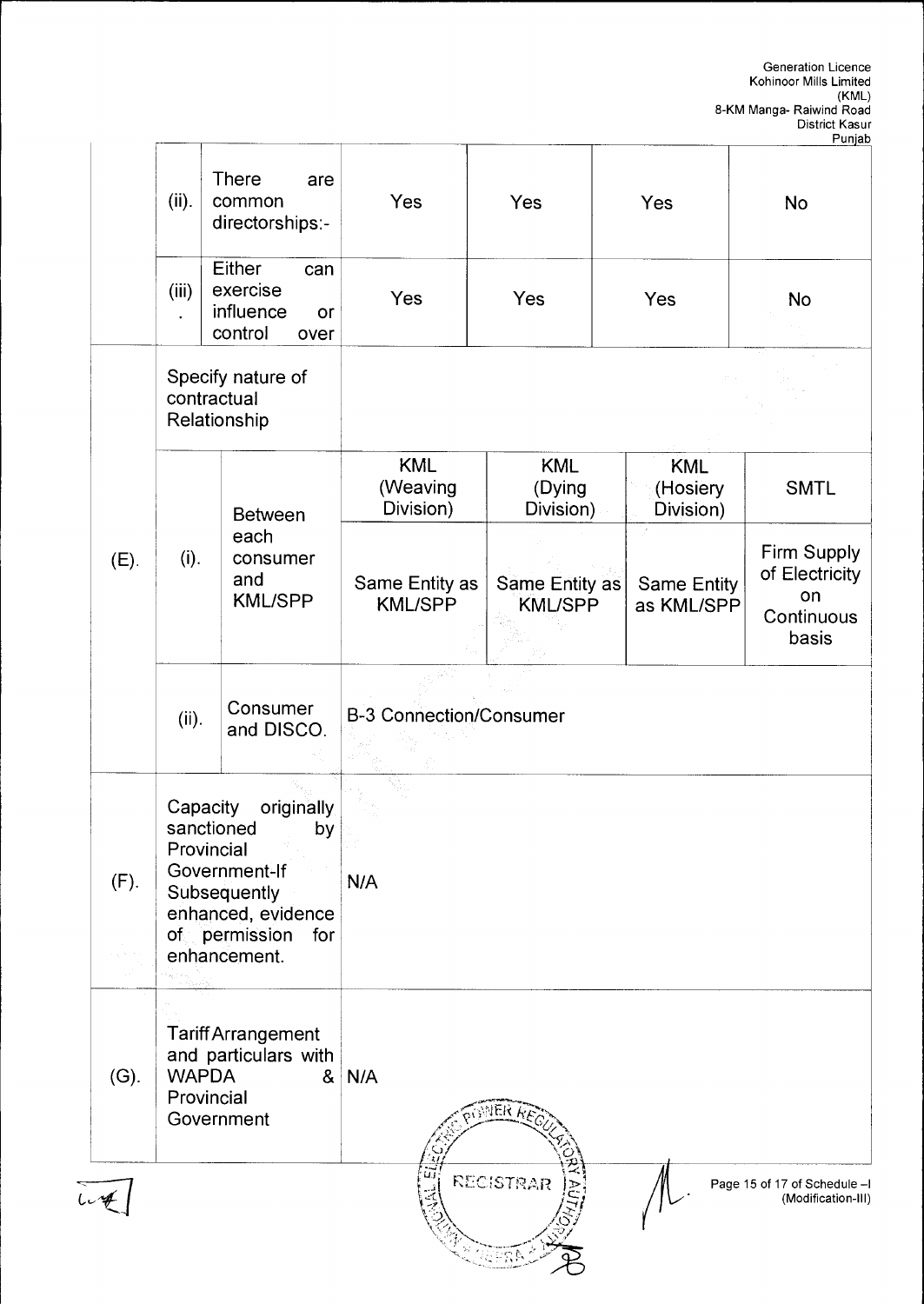|                                  |     | Punjab    |
|----------------------------------|-----|-----------|
| Any other network $\overline{ }$ |     |           |
| information deemed               |     |           |
| relevant                         |     | for $N/A$ |
| disclosure to                    | .or |           |
| consideration                    | bv  |           |



 $\sqrt{\pi}$ 

Page 16 of 17 of Schedule —I (Modification-Ill)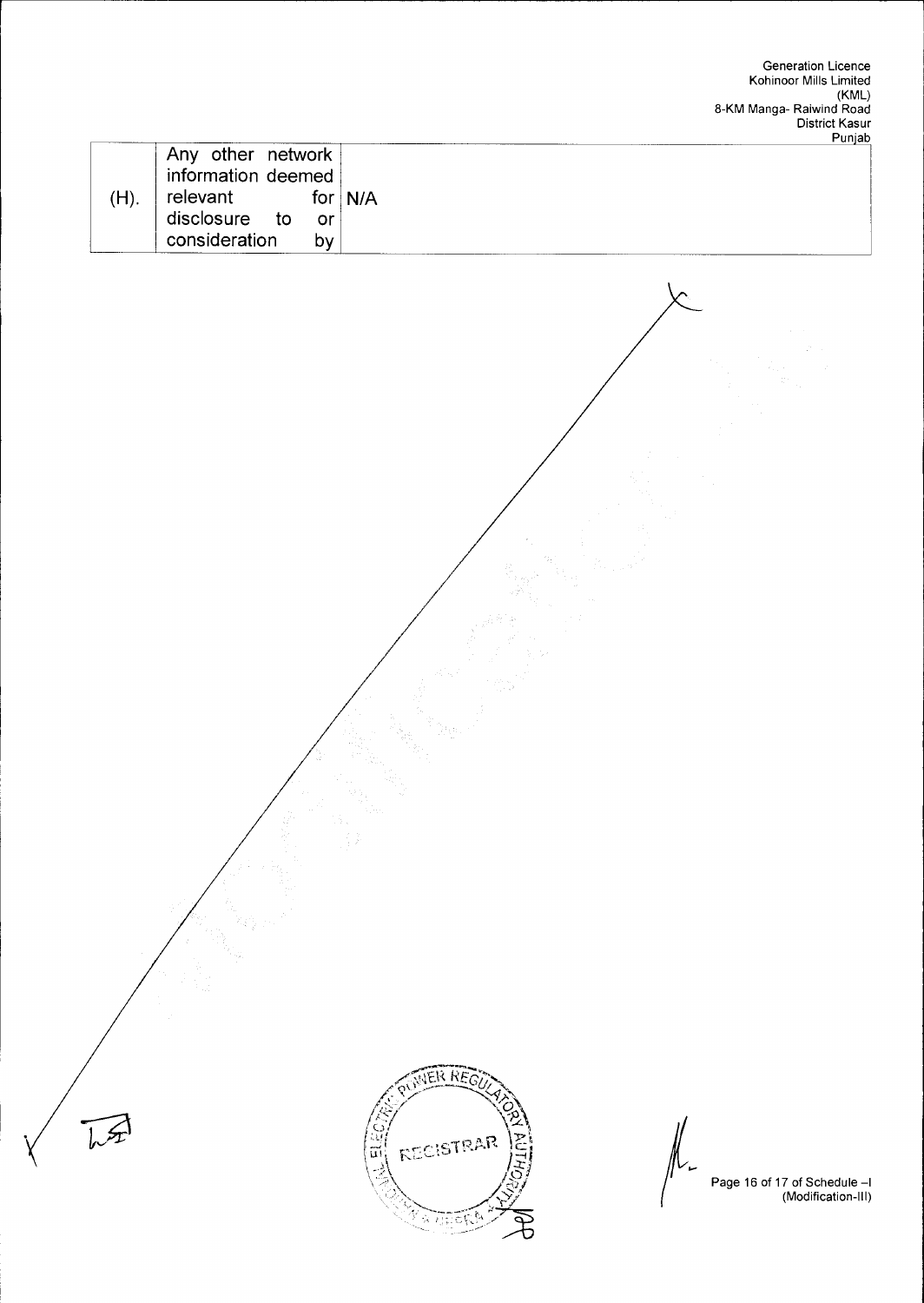Generation Licence<br>Kohinoor Mills Limited<br>8-KM Manga- Raiwind Road<br>District Kasur

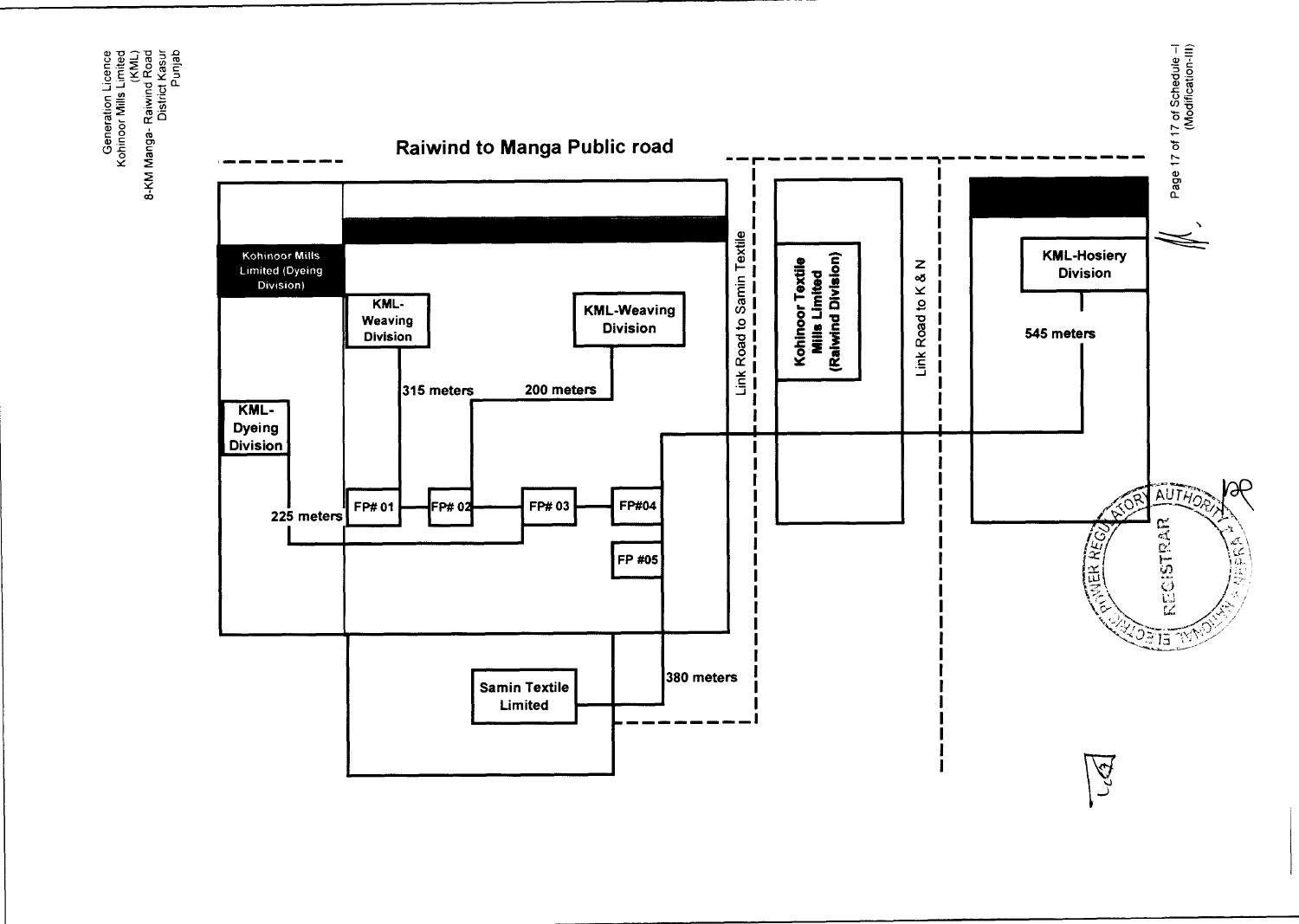### **SCHEDULE-II Revised/Modified Modification-III**

The Installed/ISO Capacity (MW), De-Rated Capacity At Mean Site Conditions (MW), Auxiliary Consumption (MW) and the Net Capacity At Mean Site Conditions (MW) of the Generation Facilities of Licensee is given in this Schedule



DA

Page 1 of 2 of Schedule —II (Modification-Ill)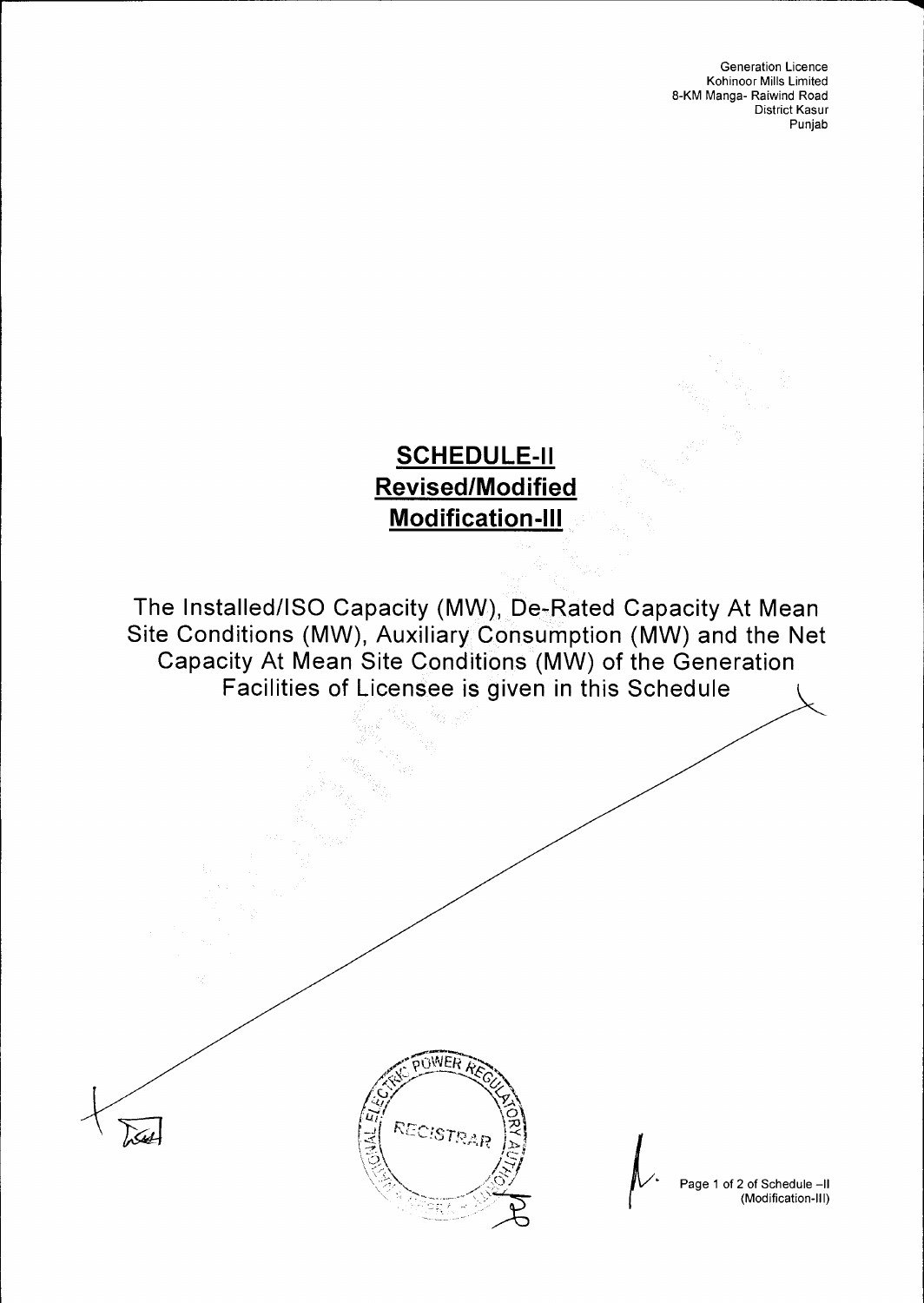### **SCHEDULE-II**

| (1). | Total Installed Capacity of the<br><b>Generation Facility (Gross ISO)</b>      | 31.23 MW |
|------|--------------------------------------------------------------------------------|----------|
| (2). | De-rated Capacity of the Generation<br><b>Facility at Mean Site Conditions</b> | 31.23 MW |
| (3). | Auxiliary<br>Consumption of<br>the<br><b>Generation Facility</b>               | 0.48 MW  |
| (4). | Net<br>Capacity of the Generation<br><b>Facility at Mean Site Conditions</b>   | 30.75 MW |

### NOTE:-

All the above figures are indicative as provided by the Licensee. The Net energy available to Bulk Power Consumers (BPCs) for dispatch will be determined through procedures contained in the Bi-lateral Power Purchase Agreements.



Page 2 of 2 of Schedule —II (Modification-Ill)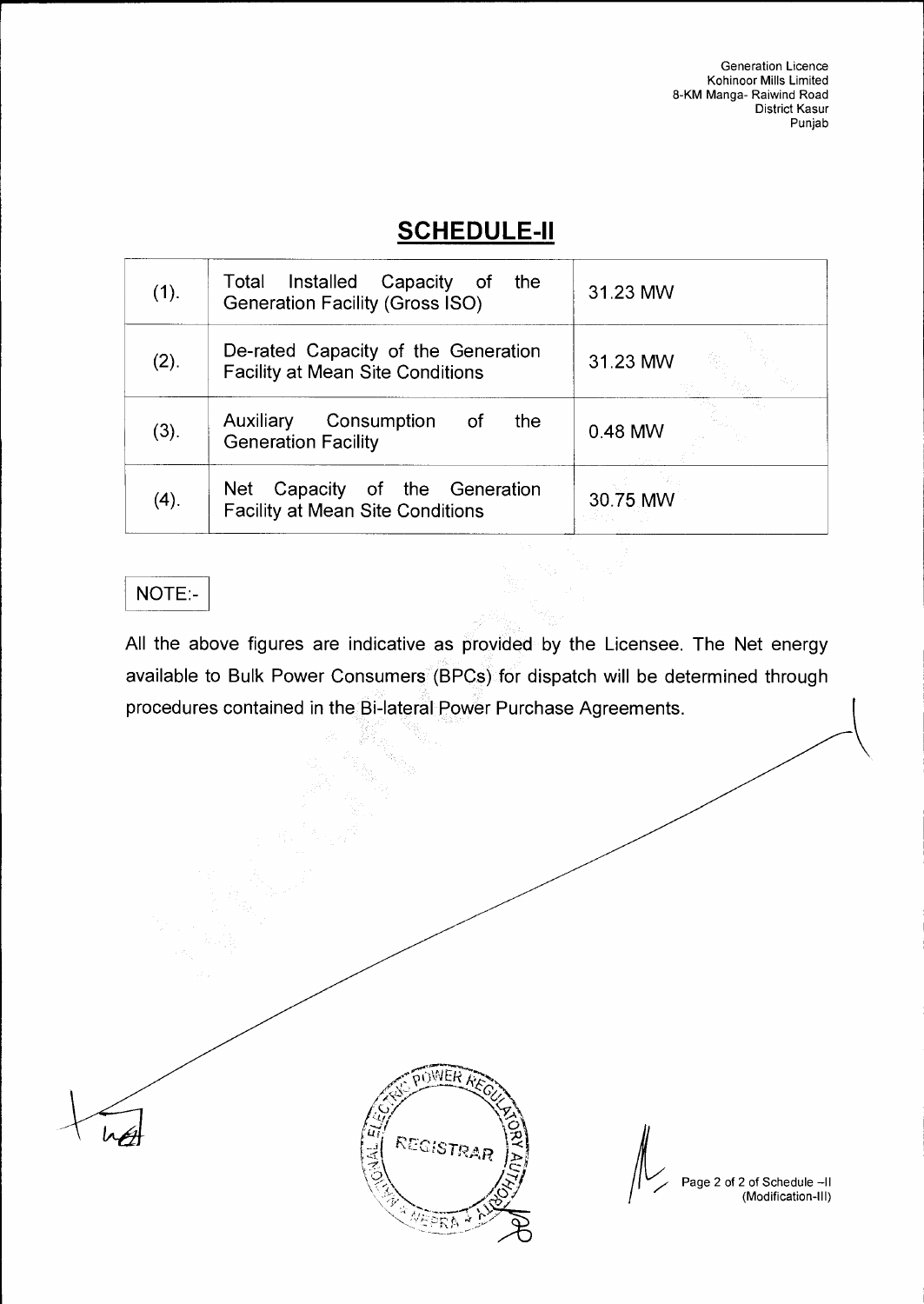### **Authorization** by National Electric Power Regulatory Authority (NEPRA) to Kohinoor Mills Limited

#### **Incorporated under the Companies Ordinance, 1984 Certificate of Incorporation No. L-06036, dated February 28, 1993**

### NEPRA GENERATION LICNCE No. SGC/007/2001 for Sale to Bulk Power Consumer(s)

Pursuant to Section 22 of the Act and Rule 7 of the NEPRA Licensing (Generation) Rules-2000, the Authority hereby authorize Kohinoor Mills Limited (the Licensee) to engage in second-tier supply business, limited to the following consumer:-

1. Samin Textiles Limited.

 $411120/3$ 

(Habibullah Khilji) Maj (R) Haroon Rashid<br>Member Member Member

(Khawaja Muhammad Naeem) Member/Vice Chairman

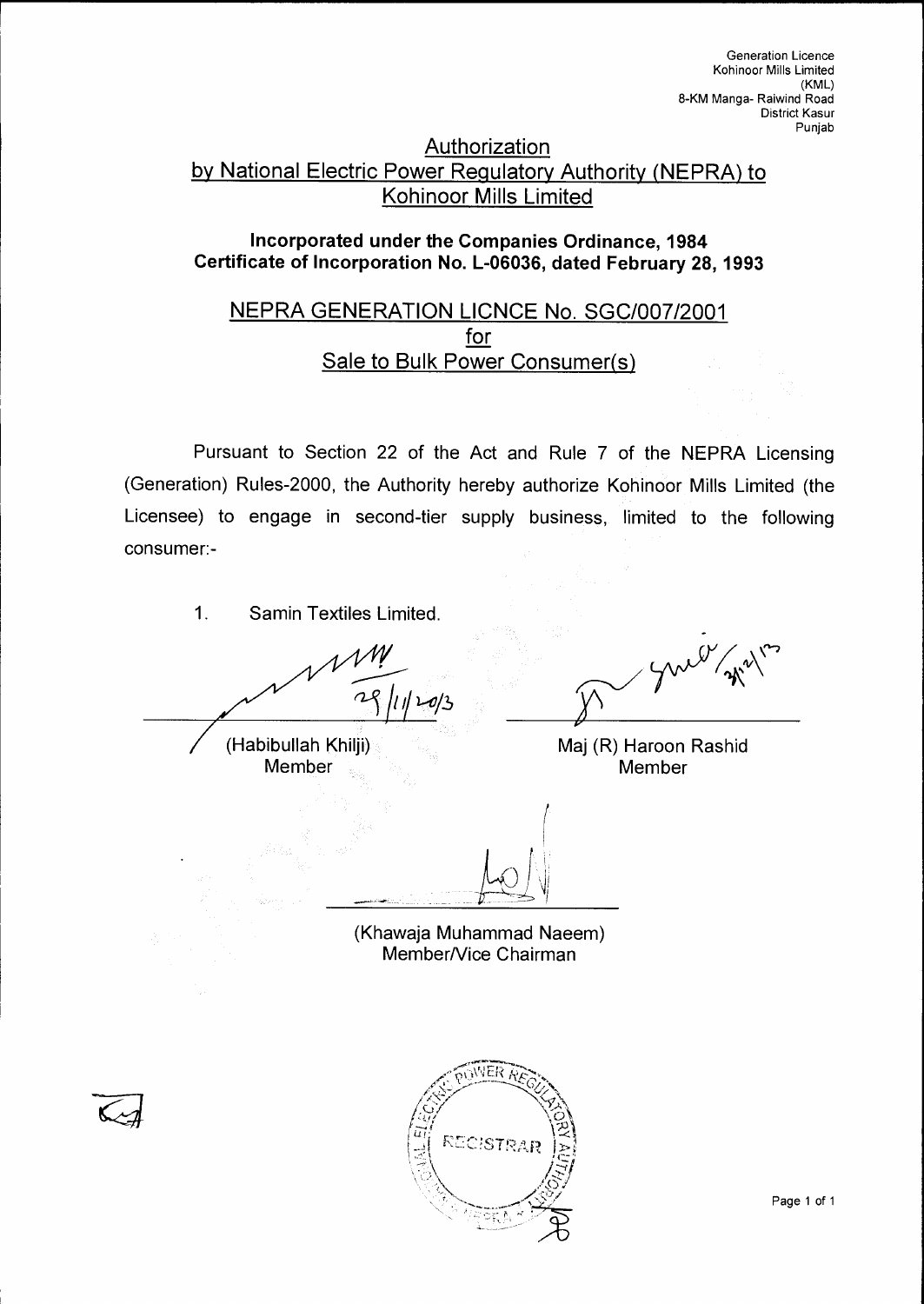### **National Electric Power Regulatory Authority (NEPRA)**

### **Determination of Authority in the Matter of Licensee Proposed Modification (LPM) of Kohinoor Mills Limited for its Generation Licence**

### **November 29, 2013 Application No. LAG-53**

### **(A). Background**

(i). Kohinoor Mills Limited (KML) is a Small Power Producer (SPP) which is operating and maintaining a Generation Facility as well as a Distribution Facility at 8-KM-Manga-Raiwind Road, in District Kasur in the Province of Punjab.

(ii). The Authority had granted a Generation Licence (No. SGC/007/2001, dated December 08, 2001) and a Distribution Licence (No.15/DL/2006, dated August 01, 2007) to KML for the above facilities.

#### **(B). Communication of LPM**

(i). KML through its correspondence of November 29. 2012 informed that one of the existing Bulk Power Consumer (BPC) of LESCO (in the name of Samin Textiles Limited-SMTL) located adjacent to it, was experiencing severe load-shedding. Due to this load-shedding SMTL has to go undergo operational issues. In order to cope with the said issues, STML was interested to obtain power from Heavy Furnace Oil (HFO) fired Diesel Engines. KML sought necessary permission of the Authority for supplying electricity to SMTL.

(ii). In view of the fact that addition of a new BPC in the Generation Licence of KML required a Modification. Therefore, KML was directed for communicating an LPM in its Generation Licence as stipulated in Regulation 10 of NEPRA Licensing (Application & Modification Procedure) Regulations, 1999 (the Regulations). Accordingly, KML communicated the required LPM on January 08, 2013. KML in the "Text of the Proposed Modification" submitted that it intended to add SMTL as its BPC in accordance with Section 22 of Regulation of Generation, Transmission and Distribution of Electric Power Act, 1997 (the

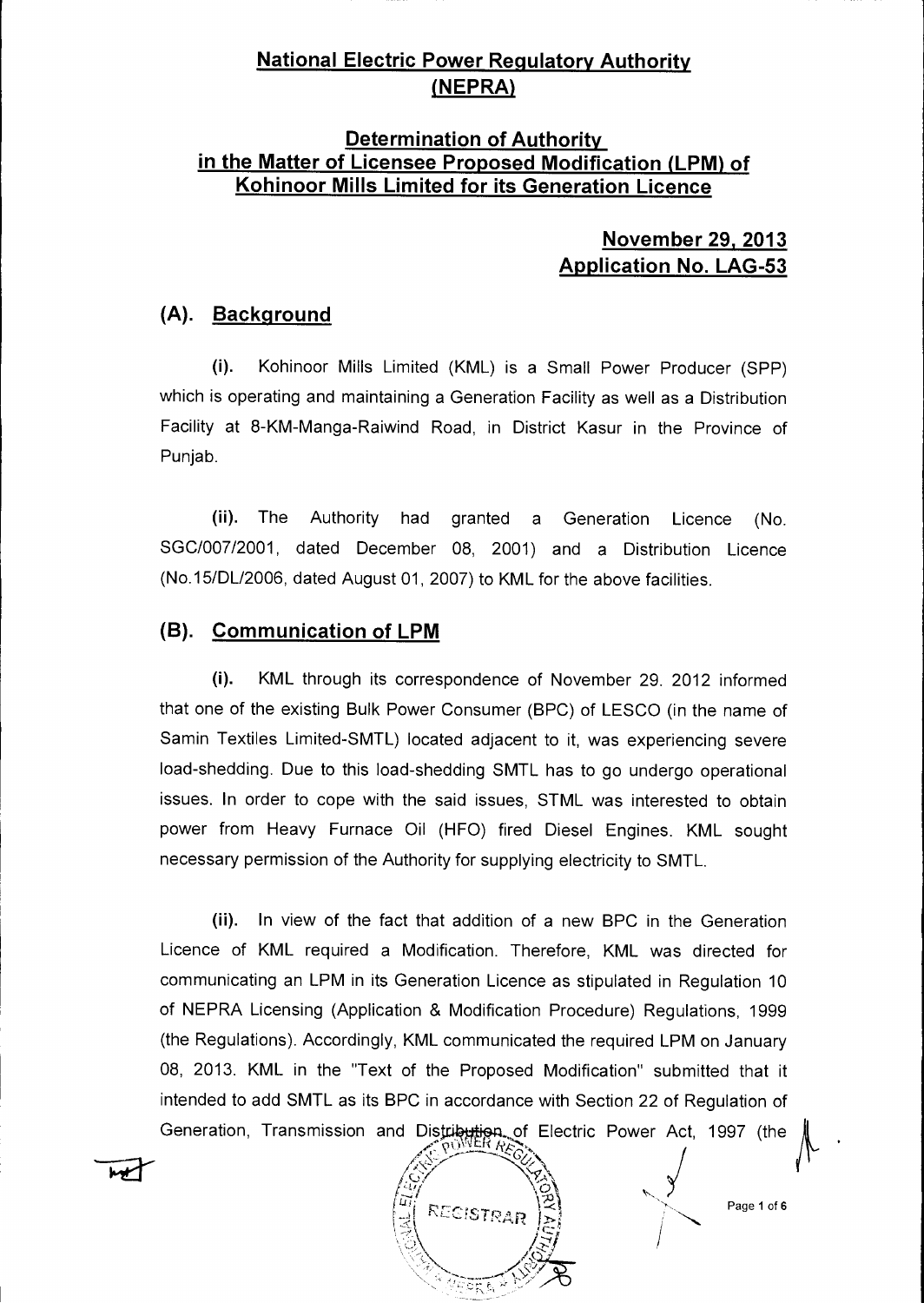NEPRA Act). Regarding "Reason in Support of Modification" statements, KML informed that SMTL which is located adjacent to our generation facility (with no crossing of public/third party property), has executed an agreement for purchasing Electric Power as its BPC. About the Statement of Licensee Regarding Impact of the Proposed Modification on Tariff and Quality of Service (QoS), KML submitted that the addition of a BPC will not have any adverse impact on its tariff, QoS and Performance of its obligations under its existing Generation Licence.

### **(C). Processing of LPM**

(i). After completion of all the required information as stipulated under the Regulation 10 (2) and 10 (3) of the Regulations by KML, the Authority considered the matter in its Regulatory Meeting (RM-13-108) held on April 18, 2013 and admitted the communicated LPM for further processing as stipulated in the Regulations.

(ii). The Registrar published the communicated LPM on April 20, 2013 in one English and one Urdu daily newspapers, seeking comments of general public and other stakeholders. Further, separate notices were also sent to experts, government ministries and representative organization etc. on April 22, 2013 inviting their views and comments for the assistance of the Authority.

#### **(D). Comments of Stakeholders**

(i). In response to the above, the Authority received comments from five (05) stakeholders. These included Lahore Chamber of Commerce and Industry (LCCI), Sui Northern Gas pipelines Limited (SNGPL), Lahore Electric Supply Company Limited (LESCO), Central Power Purchasing Agency (CPPA) of National Transmission and Dispatch Company Limited (NTDC) and Ministry of Water and Power (MoW&P).

(ii). The salient points of the comments offered by the above mentioned stakeholder are summarized in the following paragraphs: -

> and is facing acute power shortage resulting in delay in their (a). LCCI submitted that SMTL is an export oriented weaving Mill

> > Page 2 of 6

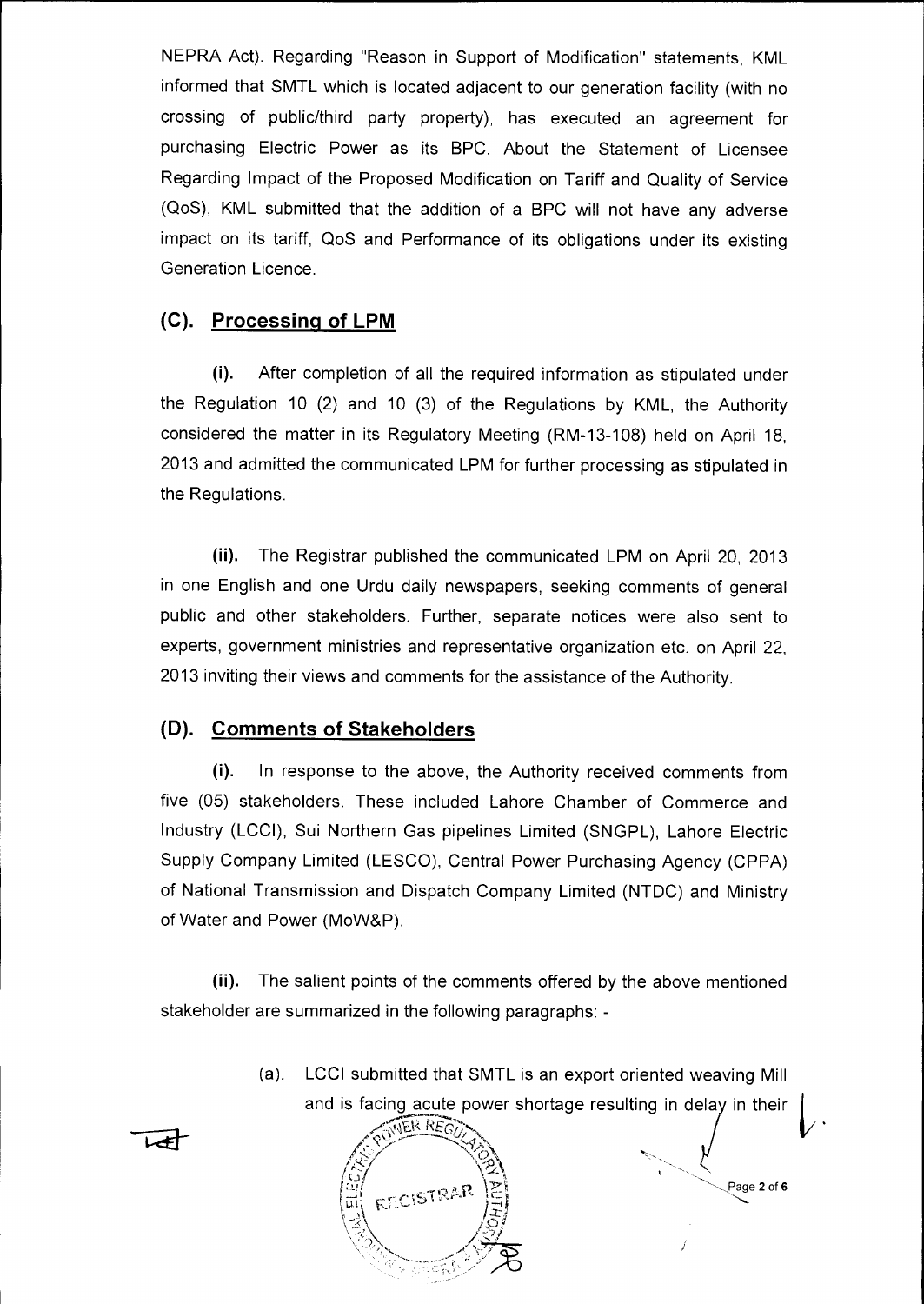export commitments. The loss of export business amounts to loss of foreign exchange which is against our national interest. We support the proposed modification of Licensee in the national interest;

- (b). SNGPL stated that it is understood that generation license issued to KML is not based on Natural Gas as primary or Alternate Fuel in the light of your earlier confirmation. Notwithstanding, SNGPL wishes to inform that gas supply to KML is committed for its own use within its boundary walls and is not supposed to feed any of the industrial units including its sister concerns. SNGPL therefore, do not validate any such request for allowing sale of power, if generated from natural gas, to any other industrial, commercial or domestic units. In view of the above, we request you to intimate us whether Generation Licence granted to KML is based on Natural Gas as fuel or otherwise. Meantime, we are also arranging physical visit of KML to ensure that Natural Gas usage is restricted for the purpose for which gas was allocated;
- (c). LESCO expressed that the NEPRA Act does not prohibit BPC to have two separate Electricity Connections i.e. one from Distribution Company and another from Generation Company. Further, request of KML is not hit by the provisions of Section 22(1) of the NEPRA Act. The supply to SMTL would not trespass Service Territory of LESCO;
- (d). CPPA in its comments expressed its no objection for acceptance of the communicated LPM of KML, subject to fulfillment of requirements as laid down in the NEPRA Licensing (Generation) Rules-2000 (the Rules);
- (e). MoW&P stated that there should be no impact on tariff, QoS and performance by the Licensee as stipulated in the relevant Regulations. Further, there should be no hindrance between, the two premises i.e. the BPC and seller and  $\sqrt{\sqrt{R}}$  REGIN

Page 3 of 6

Í

.<br>Vo

 $\widetilde{\mathcal{L}}$ 

 $\sim$ 

j<br>1

i(

 $\vec{a}$  recistrar

មតតា

\IA\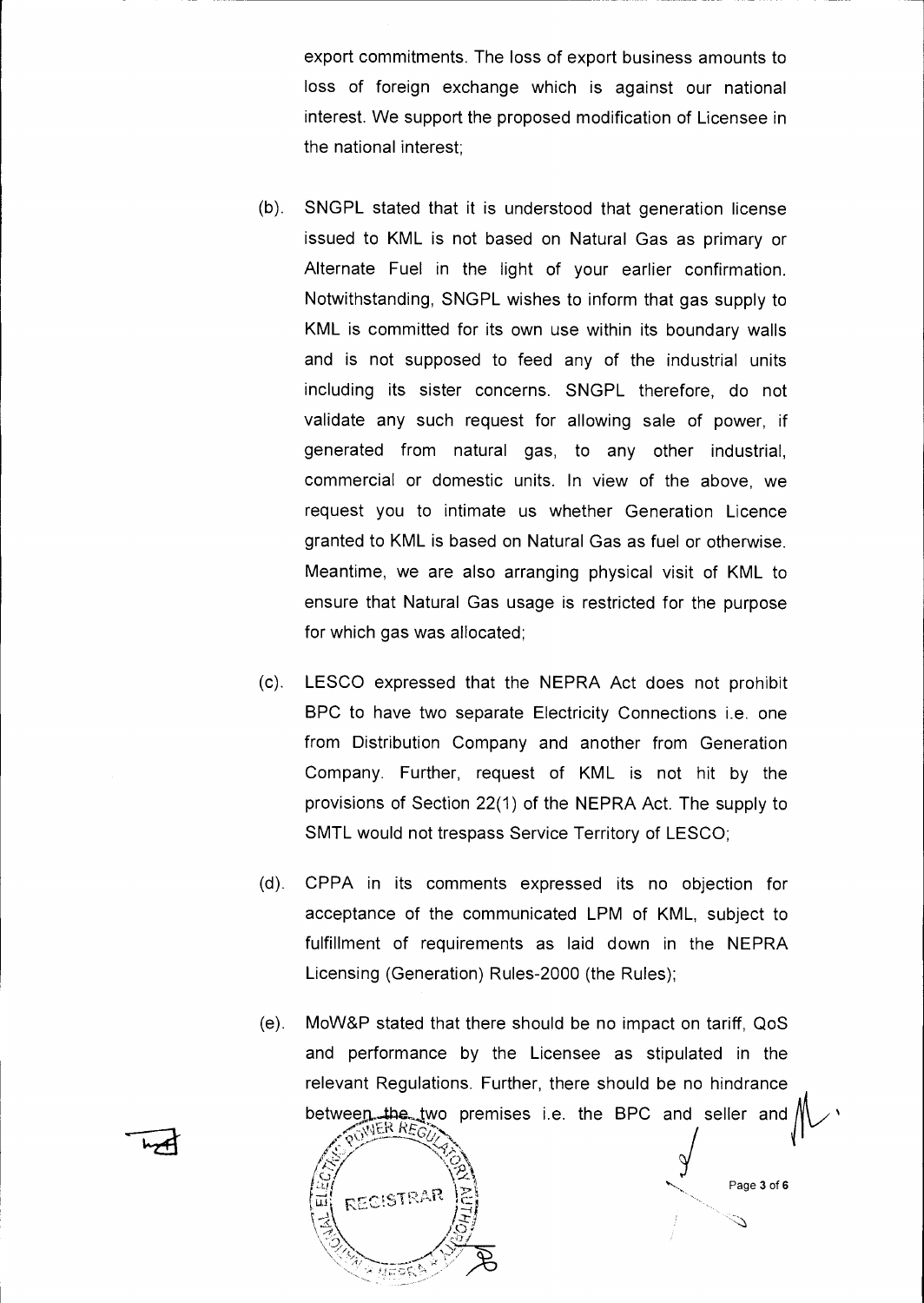crossover/pass near the DISCO Distribution/Transmission Lines.

(iii). The perspective of KML on the aforesaid position of SNGPL was sought. KML confirmed that it intended supplying electricity to SMTL only from its Furnace Oil fired Niigata Engines during the period when there is simultaneous load shedding of gas by SNGPL and electricity by LESCO.

(iv). The Authority considered the comments of the stakeholders and the rejoinder submitted by KML and decided to proceed further in the matter in terms of the relevant Regulations and the Rules for processing of the LPM of KML.

#### **(E). Approval of LPM**

(i). The Authority is well aware that presently there is severe shortage of electricity in the country and there is huge Supply-Demand gap. In view of this, the Distribution Companies are facing difficulties in serving their consumers on a continuous basis. Due to this prevailing situation, the Industrial Units are forced to make their alternate arrangements to meet their electricity requirements including Self-Generation as well as purchasing from other Generating Companies.

(ii). In this particular case, one of the existing consumers of LESCO in the name of STML located adjacent to KML, intends purchasing power from KML using HFO, as it is facing load-shedding not only from LESCO but also from SNGPL for supply of Natural Gas. On account of this, STML which is an export oriented unit is facing severe operational problem as at least one shift is not being operated. On account of this, STML is losing its export orders resulting in eroding of precious foreign exchange. In consideration of the said, the Authority considers that the proposal of KML for supplying STML only HFO based surplus electricity is worth considering as this will help STML to operate at its full capacity which will enable it to meet its foreign export orders.

(iii). It is clarified that pursuant to Section 22 of the Act, the Authority is competent allowing a Generation Company to sell to a BPC whereas, BPC is a consumer which purchases or receives electric power, at one premises, in an TOWER RECT

Page 4 of 6

 $\%$ 

 $\frac{w}{|z|}$  RECISTRAR

/  $^{\prime}$ X

سمعدا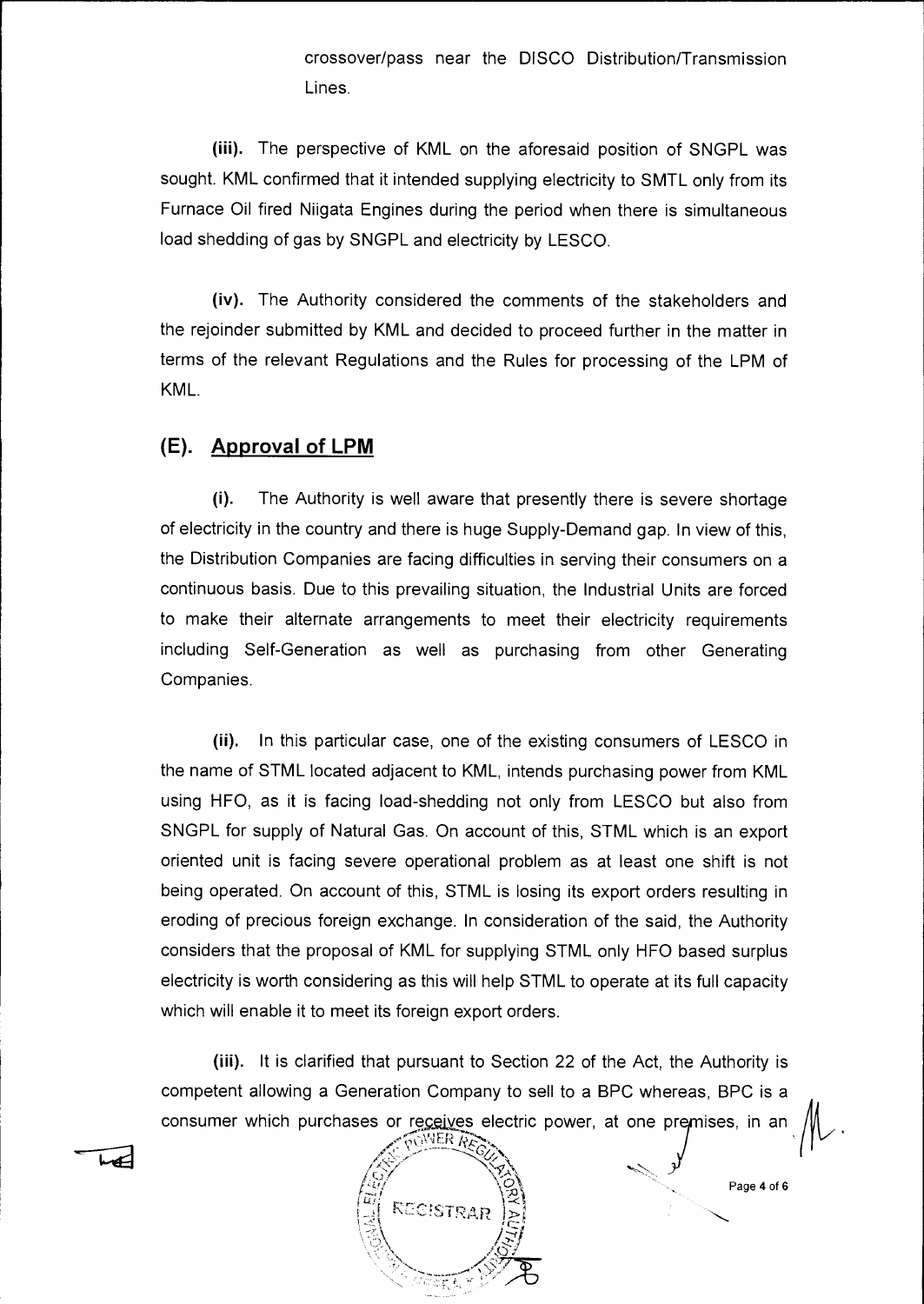amount of one megawatt or above. According to the information submitted, STML will purchase 3.00 MW of electric power from KML. In view of this, it is clear that for the purpose of supply of electric power, SMTL may be considered a BPC of KML under the Act. The Section 2(v) of the NEPRA Act, provides that the ownership, operation, management and control of distribution facilities located on private property and used solely to move or deliver electric power to the person owning, operating, managing and controlling those facilities or to tenants thereof is not included in the definition of "distribution". It is clarified that the proposed distribution facilities (consisting of an 11 KV underground cable measuring about 350  $\pm$  50 meters) to be used for delivery of electric power to SMTL are located on private property (without involving any public property or any other third party) will be owned, operated, managed and controlled by SMTL. Therefore, the supply of electric power to SMTL by KML does not constitute a distribution activity under the Act, and no change in the existing Distribution Licence of KML will be required.

(iv). In accordance with Rule 6 of the NEPRA Licensing (Generation) Rules 2000 (the Rules), the licensee is allowed to charge only such tariff for the provision of electric power as may be determined approved or specified by the Authority. In view of the said, the Authority hereby directs KML and SMTL for submitting the draft/initialed Power Purchase Agreement (PPA) for its approval for charging the agreed tariff subsequent to the approval of the PPA, in accordance with Rule 6(1)(b) of the Rules.

(v). The existing Installed capacity of KML is 31.23 MW. Out of this, 13.35 MW is generated through Natural Gas (Using 3 x 1.95 MW Gas Engines and 1 x 7.5 MW Gas Turbines) and 17.88 MW using HFO NIIGATA Engines. It is pertinent to mention that earlier KML in the year 2007 communicated an LPM for enhancement in capacity from 25.38 MW to 31.23 MW. The Authority in its Regulatory Meeting (RM-08-057), held on February 27, 2008 approved the same in principle. However, the said LPM could not be issued due to fact that KML decided to re-route the 11 KV Cable used for supplying to its BPC. However, now KML has decided to keep the original arrangement. Therefore, paving the way for issuance of previous modification as well. However, as now KML has communicated this LPM for addition of another BPC, therefore, the Authority



Page 5 of 6